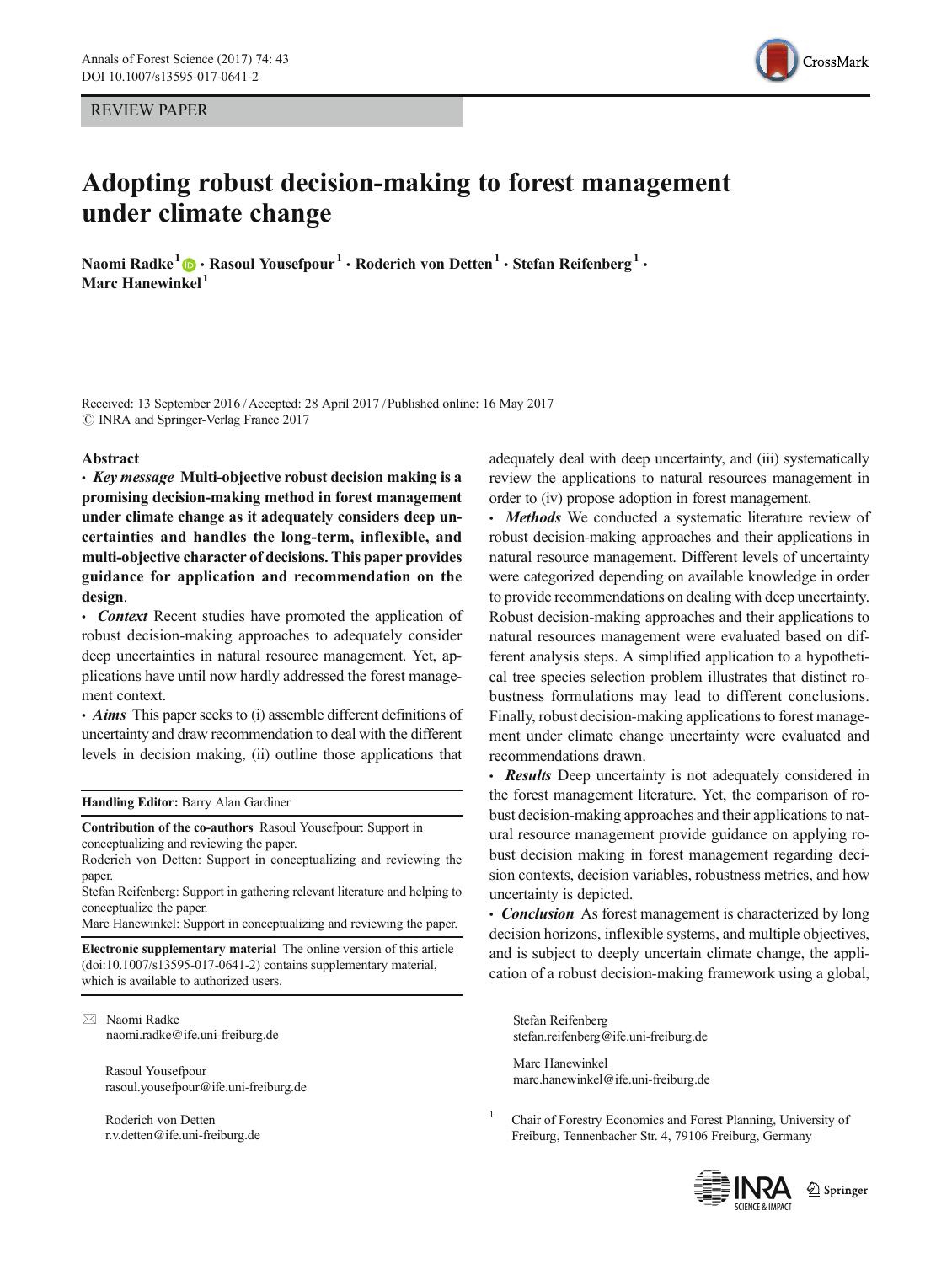<span id="page-1-0"></span>so-called satisficing robustness metric is recommended. Further recommendations are distinguished depending on the decision context.

Keywords Deep uncertainty · Robustness metrics · Uncertainty levels . Climate change . Forest management . Multi-objective robust decision making

# 1 Introduction

The idea of robust, instead of optimal decision making, has recently entered the field of forest management (e.g., Yousefpour and Hanewinkel [2016;](#page-15-0) McDaniels et al. [2012\)](#page-14-0), and has already established itself as a promising method for dealing with deeply uncertain future conditions, especially in water management. Forest management is characterized by very long-term decision outcomes due to its long production time (Pasalodos-Tato et al. [2013;](#page-14-0) Schou et al. [2015\)](#page-14-0). For decisions, this implies that they must be suitable not only for present but also for future growth conditions (Schou et al. [2015\)](#page-14-0). Regeneration decisions, for example, are close to irreversible or at least highly inflexible. Yet, future conditions are characterized by various uncertainties (Pasalodos-Tato et al. [2013\)](#page-14-0) that make sound management decisions difficult.

One uncertainty that plays an increasing role in the scientific literature on forest management is climate change uncertainty (e.g., Colloff et al. [2016](#page-13-0); Yousefpour and Hanewinkel [2015;](#page-15-0) Seidl and Lexer [2013](#page-14-0)). It pertains both to the degree of change and to the environmental response to the changes (Lindner et al. [2014\)](#page-14-0). Future changes in climate might be of such magnitude that are beyond the natural adaptive capacity of forest species or ecosystems, which can lead to local extinctions and the loss of important functions and services (Keenan [2015](#page-14-0)). Hazards may include drought, pests, and wind damage (Petr et al. [2014](#page-14-0)) as well as flooding, snow breakage, and fire (Yousefpour et al. [2012\)](#page-15-0). This is why we would like to focus on decision making under climate change uncertainty in particular in this paper.

Most commonly, optimizing methods are used as a decisionsupport in forest management, which either consider only one future climate scenario or assign a single probability density function (PDF) to future scenarios. Yet climate change uncertainty poses a special challenge because it is classified by many authors (see Sect. [3](#page-2-0)) as deeply uncertain. Deep uncertainty is characterized by a lack of knowledge or of agreement on a single probability distribution of an uncertain parameter (further explained in Sect. [3](#page-2-0)). Probabilistic approaches are thus likely to be inadequate for dealing with climate change uncertainty.

In recent years, non-probabilistic, so-called robust approaches and their application in natural resource management (NRM) under climate change uncertainty have attracted research (e.g., Knoke et al. [2016;](#page-14-0) Daron [2015;](#page-13-0) Hadka et al. [2015\)](#page-14-0), especially in

 $\frac{2}{2}$  Springer



the field of water management. Robust approaches and their applications are thoroughly discussed in Sects. [4,](#page-4-0) [5,](#page-5-0) and [6.](#page-9-0) Generally, they set themselves apart from optimization approaches by seeking solutions that "satisfice" (adapted from "satisfying" and "sufficing") performance requirements over a wide range of future scenarios instead of finding a single solution that performs best for a single PDF. Robust approaches are often applied through analytic and highly computational frameworks that have the advantage of exhaustively exploring the decision space. Until now, these frameworks have very sparsely, and not thoroughly, been applied to climate change uncertainty in forest management (e.g., Knoke et al. [2016](#page-14-0); McDaniels et al. [2012\)](#page-14-0). Yet, we see a great potential as these frameworks have been successfully applied to handle climate change uncertainty in other fields of NRM.

The aim of this research is thus to assess the potential transferability of robust decision-making frameworks from NRM to forest management decision problems that are affected by deeply uncertain climate change. To achieve this goal, we (i) highlight different levels of uncertainty and existing approaches to deal with each level, (ii) review robust decision-making approaches that particularly deal with *deep* uncertainties and outline their different frameworks applied to NRM under deep climate change uncertainty, (iii) provide a simple hypothetical forest management decision problem demonstrating the logic behind different robustness metrics and their diverging recommendations, and consecutively (iv) compare approaches to finding robust decisions in forest management with the robust decision-making frameworks applied in NRM. Finally, we conclude and draw recommendations for an application to forest management as well as pointing out how the selection of RDM metrics depends on the attitudes towards risk of decision makers, i.e., degree of the risk aversion and availability of statistical information about uncertain parameters, i.e., their PDFs.

# 2 Methods

To achieve the aims of this study and the steps outlined above, we compiled an overview of robust decision-making approaches and their application in NRM, including forest management, based on an extensive systematic assessment in the Web of Science database. Different combinations of three keywords (Fig. [1\)](#page-2-0) were used and 122 related studies were found (see Online Resource Table 1). To make sure of capturing all applications of robust decision-making approaches that have possibly already been applied to forest management, we explicitly included *forest*\* as a search term that was used interchangeably with *environment*\* for some search combinations. While some previously known approaches were included in the search by name (Info-Gap Decision Theory (Info-Gap) and robust decision making), this review might have neglected robust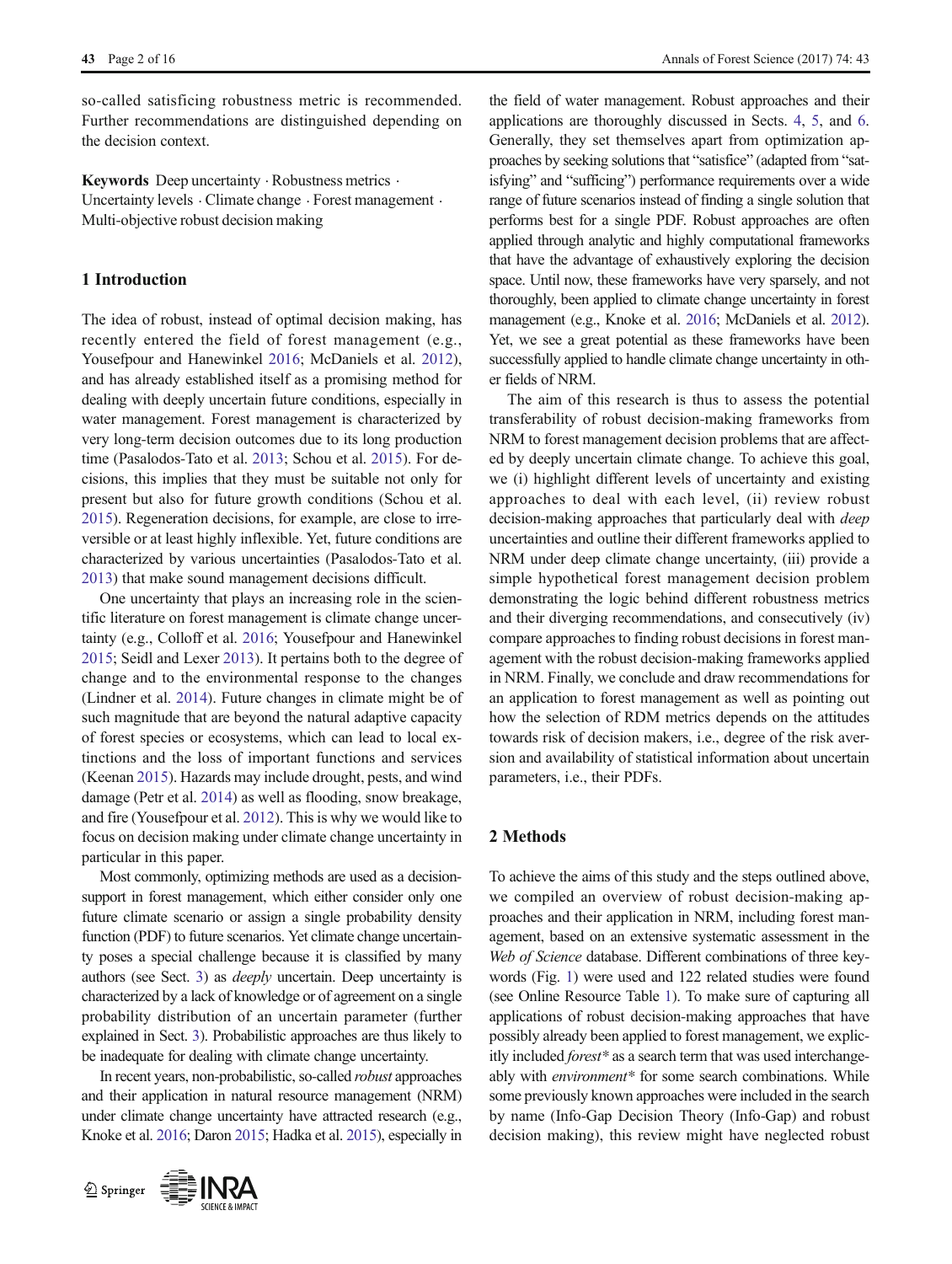<span id="page-2-0"></span>

Fig. 1 System of keyword combinations for literature research

decision-making approaches that were not referred to as robust in the title or abstract.

Based on our review results, we categorized uncertainty into different levels and determined adequate methods of integrating each level into decision making. This helped us to pin down deep uncertainty as compared to other levels of uncertainty and to outline adequate approaches on dealing with it in decision making. Out of the approaches we encountered during our research, we picked three frameworks that have been used for dealing specifically with deep uncertainty. We compared them based on the typology introduced by Herman et al. [\(2015\)](#page-14-0). These three frameworks are robust decision making (RDM), multi-objective robust decision making (MORDM), and Information Gap Decision Theory (Info-Gap). Even though Robust Optimization is frequently applied in NRM under uncertainty, criticism regarding its robustness under deep uncertainty has been raised, as its uncertain values may be based on some form of likelihood or probability distribution (Herman et al. [2015](#page-14-0)). Therefore, it was not considered for application in forest management, even though it is explained in Sects. [4](#page-4-0) and [5](#page-5-0) and included in the quantitative literature overview. To demonstrate the impact of robustness metric choice on robustness recommendations, we chose a typical forest management decision problem under climate change uncertainty. The decision problem is hypothetical and numbers were based on experience. Since the aim of this decision problem was to demonstrate the logics and effects of different robustness metrics and not to identify robust solutions to the problem, we chose a limited number of climate scenarios and predefined options. In practice, considering portfolios of tree species instead of single tree species is recommended as diversification is a highly recognized strategy to deal with climate change uncertainty (Knoke et al. [2005](#page-14-0)). The forest decision problem is defined by a situation in which a forest manager can choose among four tree species for regeneration while being uncertain about the degree of climate change, which is represented by a single climate factor  $x_i$  instead of typical factors for precipitation and temperature. The higher the climate factor, the higher the one-directional change compared to today's climate. One species benefits from climate change by an increase in wood production (S<sub>Winner1</sub>), two are compromised by a decrease in

wood production  $(S_{Loss 1}, S_{Loss 2})$ , and one species is unaffected  $(S<sub>Indifferent</sub>)$  by climate change. The performance of each species alternative is measured by the land expectation value (LEV) (Faustmann [1849](#page-13-0)) in Euro per hectare. Climate change is represented by 10 future scenarios of  $x_i$  representing a plausible range of climate development. Even though a global sampling of the uncertain parameter(s) is recommended, we use a small amount of scenarios here for computational ease. The LEV of a species depends on the climate indicator  $x_i$  and two fixed parameters  $(p,$ *r*). The linear equation is given by  $LEV_{ij} = p_j + r_j^* x_i$ . LEV<sub>ij</sub> for each species under each climate scenario is given in Online Resource, Table 2. Four robust metrics were applied which correspond to those outlined in Table [1](#page-3-0) and will be defined in Sect. [5.4.](#page-7-0) For metrics M1 and M2, we set a performance requirement of LEV  $\geq$  470 €/ha. For metrics M2 and M3, we defined the best estimate of climate change as  $\hat{x} = 2.5$ . M2 applies intervals on each side of  $\hat{x}$  in a range [0.5, 5.0] in 0.5 steps (Online Resource, Table 2). The uncertainty horizon (concept explained in Sect. [4](#page-4-0)) is given by  $\hat{\alpha}$ . When using M2, the decision-making process resembles the Info-Gap; for the other three metrics, it resembles the robust decision-making framework.

Finally, methods for finding robust decisions under climate change uncertainty in forest management have been compared to applications of the three analyzed RDM frameworks in NRM under climate change uncertainty based on (i) what decisions are made and how decision alternatives are identified, (ii) which uncertainties are considered, and (iii) how robustness is measured.

For each of these steps, findings are discussed within each paragraph. From all this information, we draw conclusions on adequate robust decision-making methods for dealing with deep uncertainty and the potential of applying these methods to forest management under deep climate change uncertainty, and give recommendations on the design.

# 3 Levels of uncertainty

In order to understand for which type of uncertainties robust decision-making approaches are designed, this section

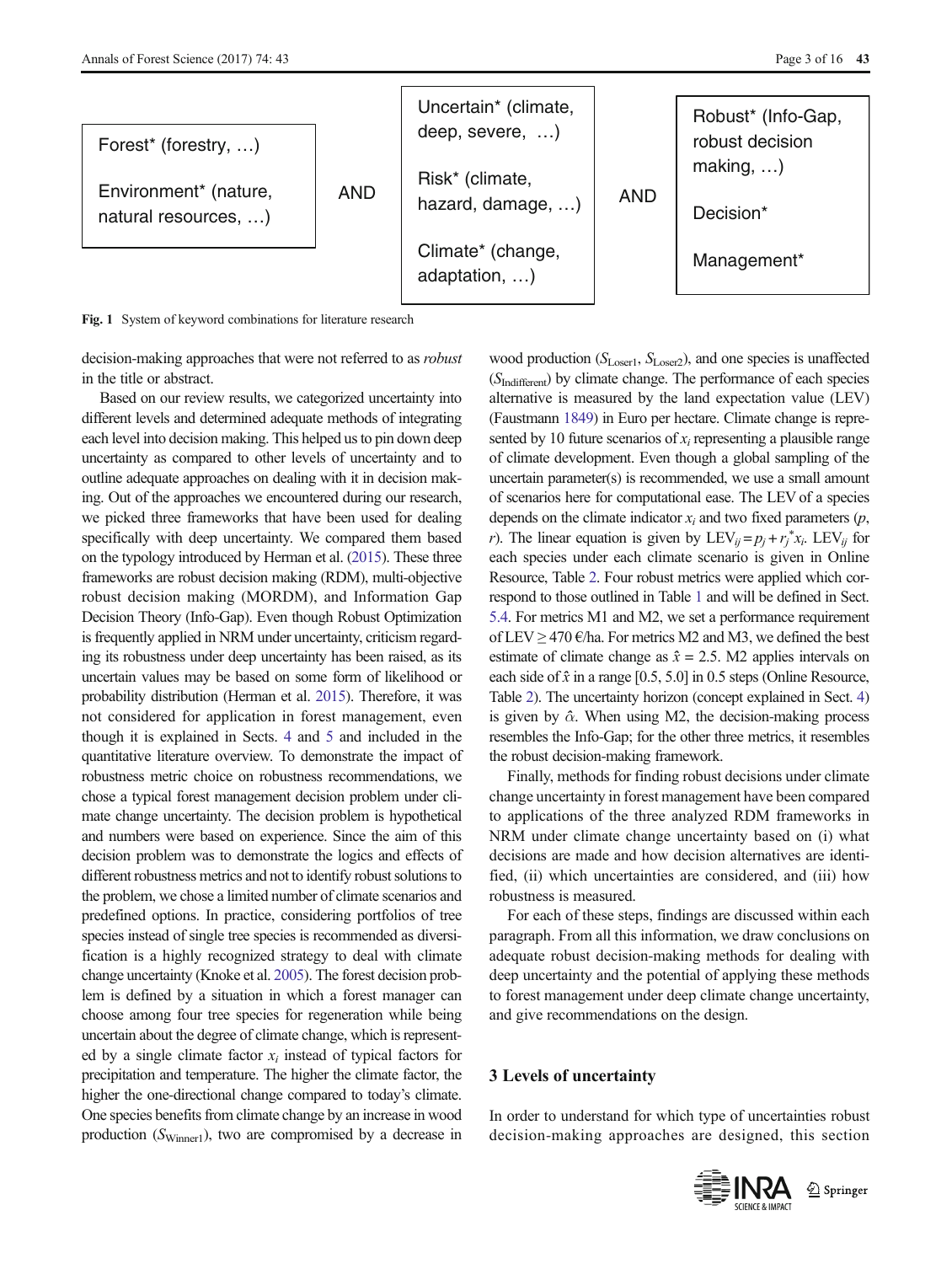|                     | Regret-based<br>Relative performance criteria                                                                                                            | Satisficing-based<br>Absolute performance criteria                                                                                                        | Satisficing-optimizing                                                                                       |
|---------------------|----------------------------------------------------------------------------------------------------------------------------------------------------------|-----------------------------------------------------------------------------------------------------------------------------------------------------------|--------------------------------------------------------------------------------------------------------------|
| Goal                | Minimizing the maximum deviation of an<br>alternative's performance from estimated/best<br>performance across scenarios                                  | Maximize the fraction of scenarios in which an<br>alternative meets performance criteria                                                                  | Minimize the worst-case<br>performance                                                                       |
| Metrics             | Regret to best estimate scenario: candidate<br>alternative's maximum performance deviation<br>between best-estimate scenario and each other<br>scenario  | Global satisficing: fraction of scenarios of<br>candidate alternative in which performance<br>requirements are met                                        | All constraints to the objective<br>function have to be fulfilled<br>over the uncertainty set<br>(scenarios) |
|                     | Regret to best performing alternative: maximum<br>performance deviation of best-performing<br>alternative and candidate alternative for each<br>scenario | <i>Local satisficing</i> : number of uncertainty intervals<br>from a best estimate outwards until candidate<br>alternative fails performance requirements |                                                                                                              |
| Related<br>concepts | Savage's minimax regret                                                                                                                                  | Radius of stability                                                                                                                                       | Wald's maximin                                                                                               |

<span id="page-3-0"></span>Table 1 Robustness criteria used in the reviewed robust decision-making frameworks and related concepts

Both regret-based and satisficing-based robustness criteria have two metrics each to quantify robustness. For explanations of Savage's minimax regret, Wald's maximin and the radius of stability please refer to the text, Sect. [4](#page-4-0)

reviews different levels of uncertainty and adequate ways for dealing with these.

Generally, uncertainty is a situation in which there is no unique and complete understanding of the system to be managed (Petr et al. [2014](#page-14-0)), due to a lack of knowledge. Uncertainty can be quantified in various ways, depending on the level of available knowledge.

Figure [2](#page-4-0) distinguishes three levels of uncertainty and shows different terms used in the literature for each level. The levels are defined by decreasing knowledge or consequently increasing ignorance and are based on findings from Walker et al. ([2003](#page-14-0)) and Walker et al. [\(2010\)](#page-15-0). While determinism, i.e., complete knowledge is unattainable, total ignorance/unknown unknowns correspond to situations in which we do not even know what we do not know and which thus are probably impossible to deal with. For descriptions of levels 1–3 uncertainties, refer to Walker et al. ([2003\)](#page-14-0) and Walker et al. [\(2010\)](#page-15-0).

While level 2 implies that probabilities can be assigned to different possible future scenarios, under level 3, there is little scientific basis for placing believable probabilities on scenarios (Walker et al. [2010](#page-15-0); Styczynski et al. [2014](#page-14-0)) and thus nonprobabilistic approaches are adequate. Level 3 can also take on an even higher level of ignorance, where scenarios are not known, i.e., we only know that we do not know (Walker et al. [2010\)](#page-15-0) as these are events that lie outside of our expectations due to a lack of experience. They are also referred to as Black Swans (Taleb [2010\)](#page-14-0). From now on, level 3 is referred to as deep uncertainty, as that term is broadly used for this level of uncertainty (Lempert et al. [2003](#page-14-0)b). Even though levels 1–3 uncertainties are unknowable at present, they may be reduced over time when more and more information and evidence become available. Whether that is possible depends on the nature of an uncertainty. Two important distinctions in

 $\hat{Z}$  Springer  $\hat{=}$ 

environmental system modeling are epistemic and aleatory (Pasalodos-Tato et al. [2013](#page-14-0)). Epistemic uncertainty arises through the imperfection of our knowledge and can be reduced through additional observations. Aleatory uncertainties represent the randomness of nature but also the unpredictability of social, economic, and cultural dynamics and cannot be reduced through additional observations but can be represented through a frequency distribution (Walker et al. [2003](#page-14-0)) or stationary statistical variability (Beven [2016](#page-13-0)) that has an assumed level of certainty. In order to deal and possibly reduce uncertainty, it is important to identify the sources of the uncertainty (Beven [2016](#page-13-0)). Major sources of uncertainty in model-based decision support are (1) the model structure, (2) the input data, (3) the parameters, and (4) the outcomes of the model, which equals the accumulated uncertainty of 1 to 3 (Maier et al. [2016](#page-14-0); Walker et al. [2003](#page-14-0)). When identifying the sources of uncertainty, reducing the epistemic uncertainty through additional observations can help to move more towards aleatory residual errors.

Climate change uncertainty is characterized as deep for a few reasons. Firstly, many factors influence the magnitude of climatic change, such as future increases in atmospheric greenhouse gases (Keenan [2015](#page-14-0)), which again largely depend on policies, market, and social factors. Secondly, despite advances in climate modeling, the accuracy of these models to predict future climate change is limited (Mortazavi-Naeini et al. [2015](#page-14-0)) due to our imperfect knowledge of the functioning of the climate system (epistemic uncertainty), possible occurrence of regime shifts due to positive feedback mechanisms in the climate system (Bonan [2008](#page-13-0)), natural variability (aleatory uncertainty), and the resulting diverging expert views. Also, climate change uncertainty cannot be observed historically as "future climatic conditions may result in system states that have never previously existed" (Keenan [2015](#page-14-0), p. 157) and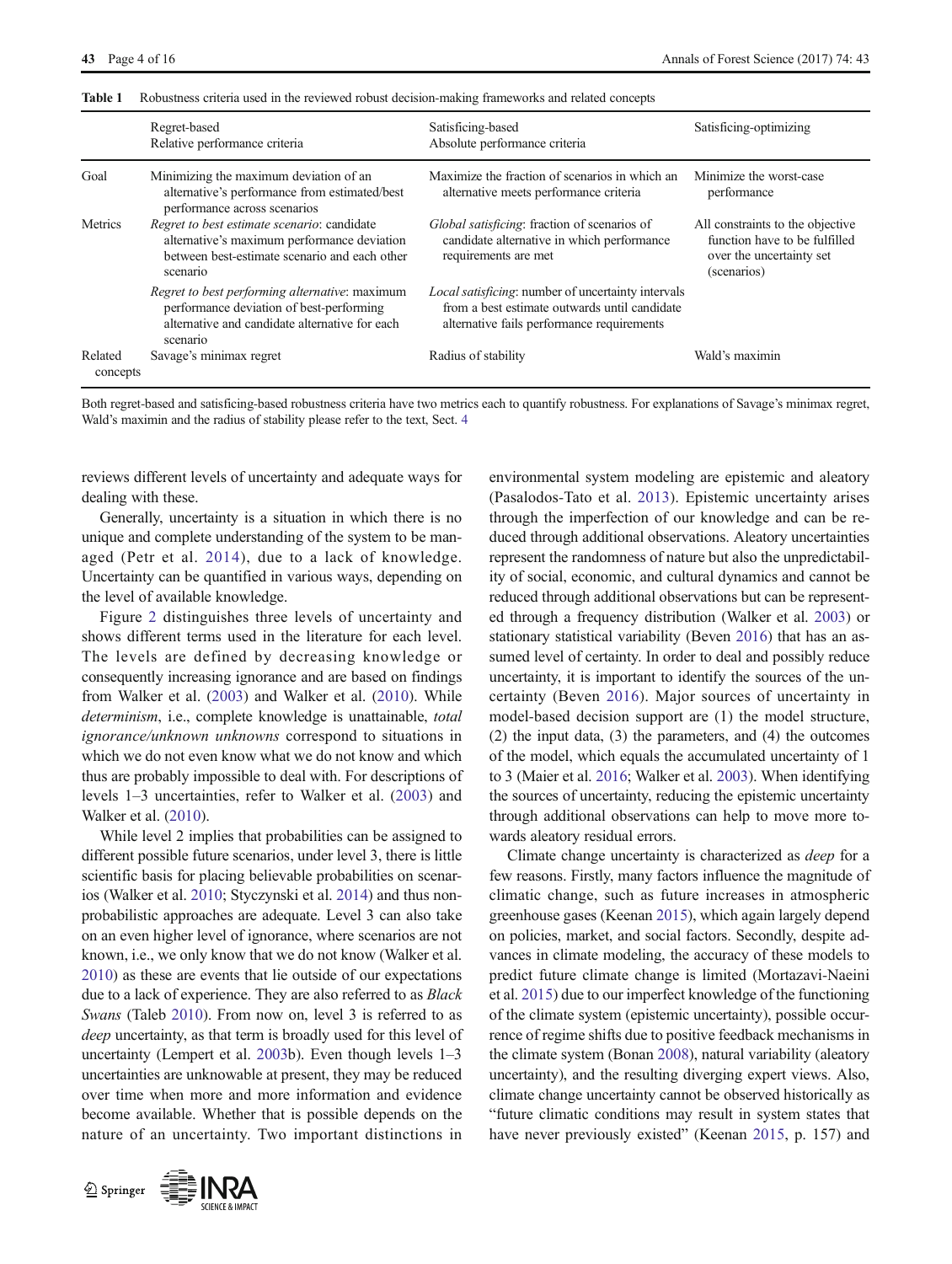<span id="page-4-0"></span>

Fig. 2 Selection of terms to describe different degrees of uncertainty and concepts to deal with the respective degree of uncertainty regarding its depiction in scenarios and its quantification. The degrees of uncertainties are ordered according to the availability of knowledge. This framework is adapted from Walker et al. ([2003](#page-14-0)) and Walker et al. [\(2010](#page-15-0)). The classification of climate change uncertainty is highlighted in green.

Terms: statistical uncertainty/scenario uncertainty (Walker et al. [2010](#page-15-0)); well-defined (Herman et al. [2014](#page-14-0)); local (Beh et al. [2015\)](#page-13-0); weak (Styczynski et al. [2014\)](#page-14-0); Knightian (Matrosov et al. [2013;](#page-14-0) Knight [1921;](#page-14-0) Hallegatte [2009](#page-14-0); Herman et al. [2014](#page-14-0)); and severe/deep (Hall et al. [2012;](#page-14-0) Mortazavi-Naeini et al. [2015](#page-14-0))

thus drawing probabilities based on historic data is critical (Schou et al. [2015](#page-14-0)). These factors inhibit an accurate prediction of the future climate.

Considering all of the above, it can be concluded that deep uncertainty of climate change should be considered in decision-making using a range of plausible scenarios without assigning probabilities or a single probability density function to them. The approaches to deal with level 1 and level 2 are thus inadequate for dealing with level 3 uncertainty. Besides climate change uncertainty, it is important to take into account or at least be aware of all other possible uncertainties and their sources, i.e., where in the model they are located (model structure, input data, or model parameters chosen).

## 4 Concepts of robust decision-making

Having defined deep uncertainty and identified nonprobabilistic approaches as being adequate to deal with it, this section introduces robust decision-making concepts. The definitions of robustness we are exploring capture the idea that a decision alternative performs satisfactorily over many plausible future scenarios (e.g., Hall et al. [2012;](#page-14-0) Mortazavi-Naeini et al. [2015](#page-14-0)) instead of being optimal under one expected scenario. Robustness requires that no probabilities are attached to these future scenarios. Yet, there are different nuances of this main idea, which are summarized in Table [1.](#page-3-0) First of all, robustness can either be based on a satisficing or regret measure. A decision maker that looks at robustness from satisficing point of view seeks a decision alternative that meets his or her performance requirements over the range of plausible future scenarios. With a regret view, a decision maker wants to minimize the regret of choosing incorrectly, where regret is the loss in performance. This regret could be the cost of assuming the wrong future scenario or the cost of choosing the wrong alternative. In the first case, maximum regret of an alternative is the difference between its performances in the best estimate future scenario and in the scenario where it shows the worst performance, for example, as applied by Kasprzyk et al. [\(2013\)](#page-14-0). In the second case, the regret of an alternative in a certain future scenario is the difference between its performance and the best-performing alternative, as proposed by Savage [\(1951\)](#page-14-0). Maximum regret of an alternative is its highest regret achieved over all future scenarios. In both regret cases, the alternative with the smallest maximum regret is the most robust.

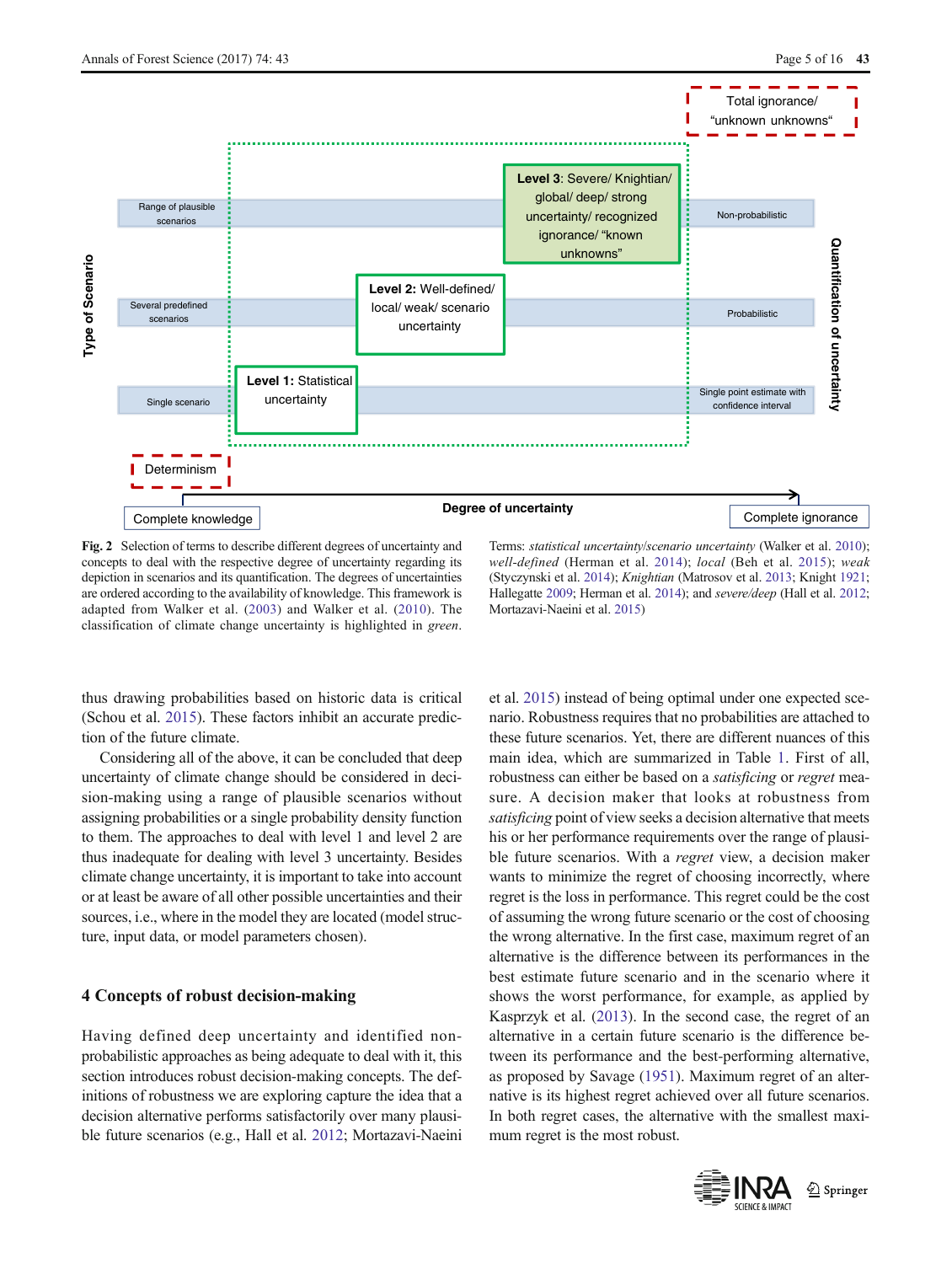<span id="page-5-0"></span>A striking difference in the satisficing and regret way to robustness is that satisficing relates robustness to the fulfillment of performance requirements over the range of plausible scenarios, while *regret* relates an alternative's performance to either the expected performance or the best alternative. Lempert and Groves [\(2010\)](#page-14-0) therefore distinguish these two approaches as using absolute performance criteria (satisficing) and relative performance criteria (regret) for identifying robustness. Similar to satisficing, a satisficing-optimizing approach optimizes a constrained objective function. An alternative is robust, if for a set of uncertain parameter values (future scenarios), the constraints (performance requirements) are fulfilled. The alternative that performs best in the worstcase scenario is chosen (based on Wald's maximin rule, which seeks to minimize the maximum loss; Wald [1939](#page-14-0)). The set of uncertain parameter values can have different shapes (e.g., box, ellipsoid) (Ben-Tal et al. [2009](#page-13-0)), which thus also has an effect on what the worst-case scenario is and thus how robustness is defined.

Satisficing-based robustness can further be subdivided into the concepts of global and local satisficing (Hall et al. [2012\)](#page-14-0) (illustrated in Fig. [4](#page-7-0)). Global satisficing uses a measure similar to the domain criterion (Starr [1963](#page-14-0)). While the domain criterion quantifies the volume of the uncertainty space in which the decision maker's performance requirements are met, the global satisficing metric measures the fraction of all plausible future scenarios (result of sampling the plausible ranges of each uncertain factor) that meet the requirements. The higher the fraction, the more robust an alternative is. Yet, a truly robust solution has to fulfill the performance requirements over all plausible future scenarios. In contrast, local satisficing does not take into account the whole uncertainty space but uses the concept of an uncertainty horizon to quantify robustness, an approach developed by Ben-Haim ([2006](#page-13-0)). This approach is embedded in the Info-Gap which is further analyzed in the following section. The uncertainty horizon is the number of deviations from an uncertain parameter's best estimate that are allowed before the performance requirements are no longer fulfilled (Fig. [4\)](#page-7-0). Local satisficing thus samples outward from a best estimate instead of sampling the whole uncertainty space which is basically the well-established concept of radius of stability (Sniedovich [2012](#page-14-0)). Local satisficing has been criticized as inadequate under deep uncertainty as under deep uncertainty, a best estimate cannot be made and is likely to prove very wrong (Sniedovich [2012](#page-14-0)).

Other robustness criteria are Safety First and Limited Degree of Confidence (McInerney et al. [2012\)](#page-14-0). Both balance the goal of maximizing expected utility with minimizing worst-case performance. Limited Degree of Confidence works according to Wald's maximin principle (Wald [1939\)](#page-14-0) whereas Safety First maximizes expected utility after guaranteeing that utility in the worst-case scenario exceeds a performance requirement. Yet, both criteria partly rely on an

 $\mathcal{Q}$  Springer  $\Xi$ 



expected value and thus include probabilities. They will therefore not be considered further for application under deep uncertainty in this paper.

#### 5 Robust decision-making frameworks

In order to support exploring the robustness of decision alternatives, different robust decision-making frameworks have been developed. RDM, MORDM, and Info-Gap are the most recognized of them. RDM was developed by [Lempert et al.](#page-14-0) [\(2003a\)](#page-14-0) as a generic method specifically for conditions of decision-making under deep uncertainty. MORDM combines RDM with many objective evolutionary optimizations and visual analytics, developed by Kasprzyk et al. [\(2013\)](#page-14-0) for environmental decision-making under deep uncertainty and has been advanced by Hadka et al. [\(2015](#page-14-0)) as an open source framework. Info-Gap was developed by Ben-Haim [\(1985](#page-13-0)) first for the application to mechanical engineering for unknown spatial distribution and later on put forward as a generic method (Ben-Haim [2006\)](#page-13-0). In the meanwhile, Info-Gap has found a few applications also in environmental management under climate change uncertainty (e.g., Hall et al. [2012;](#page-14-0) Matrosov et al. [2013](#page-14-0)).

Robust Optimization (RO) was originally developed by Ben-Tal et al. [\(2009\)](#page-13-0) as a framework that seeks robust solutions which both remain nearly optimal and satisfy performance constraints across uncertain future scenarios. It has been successfully used for multi-objective decision-making problems under uncertainty in natural resources management (e.g., Gabrel et al. [2014](#page-13-0); Knoke et al. [2016](#page-14-0); Palma and Nelson [2009\)](#page-14-0). Today, a diversity of RO techniques is applied that differ in approaches to robustness and the quantification of uncertainty. Deb and Gupta [\(2006\)](#page-13-0), for example, advanced multi-objective RO, which optimizes with multivariate constraints on the deviation of an alternative from an expected performance, which is a probabilistic approach. Due to this diversity, RO's suitability for deep uncertainty cannot be generalized and we therefore decided to not include it in the following framework comparison.

Criticism has been raised that Info-Gap, similar to RO, is not adequate for use under deep uncertainty as it uses local robustness (as described in Sect. [4](#page-4-0)) and therefore makes a best estimate of uncertain parameters (Sniedovich [2012\)](#page-14-0). We still integrate it in our framework comparison to highlight the differences and as its robustness metric is often applied within the RDM and MORDM framework in order to compare different views on robustness.

These three frameworks have been extensively described and compared by Herman et al. [\(2015\)](#page-14-0) based on the basic properties of these frameworks, namely (1) generating decision alternatives, (2) developing states of the world, i.e., future scenarios, (3) measuring robustness of decision alternatives,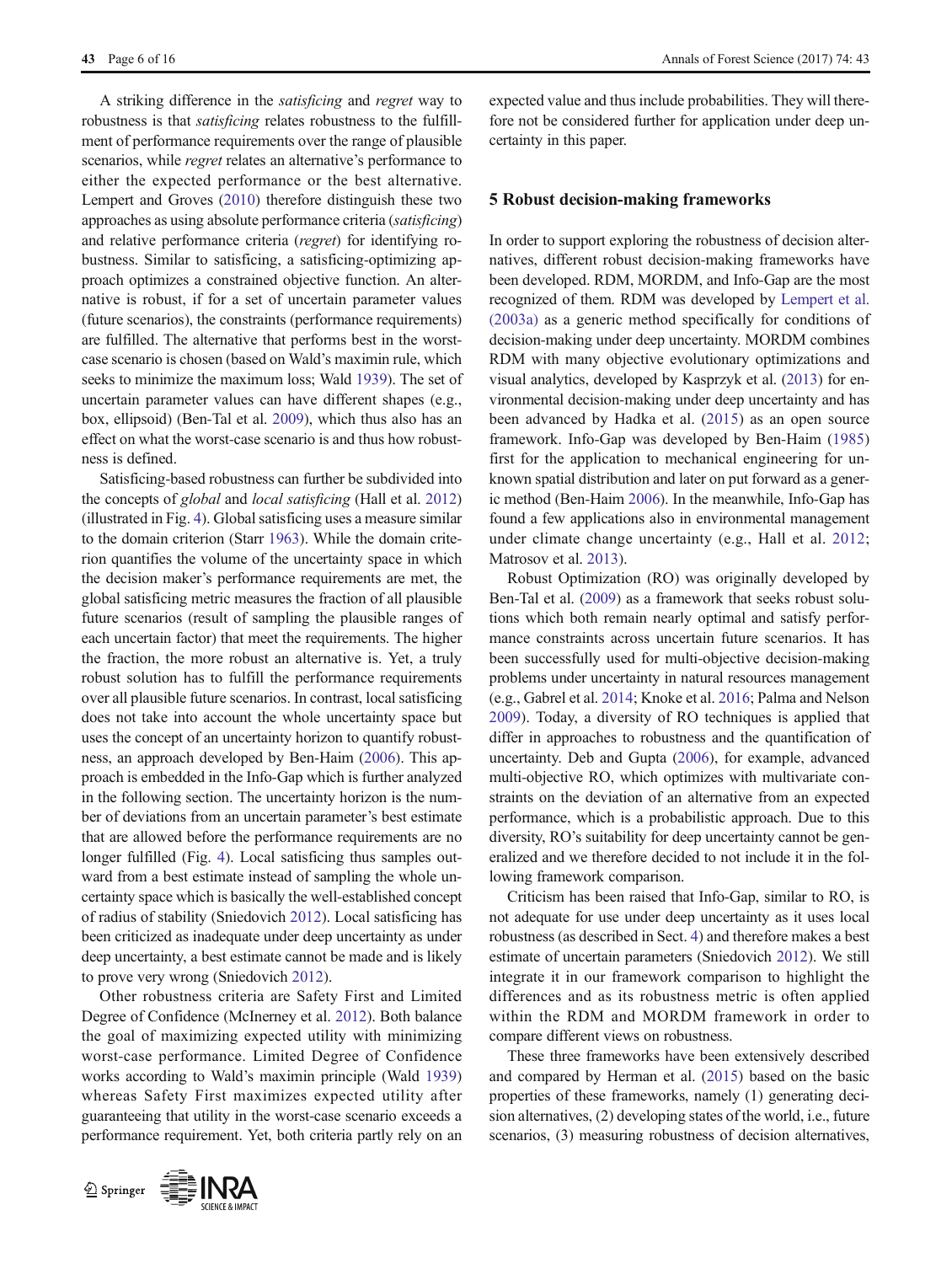and (4) identifying which uncertain parameters control performance and how strongly. All three frameworks start with a problem formulation. The sequential analysis steps that the three frameworks follow and which they may approach in different ways are summarized in Fig. 3 and explained in detail below.

## 5.1 Problem formulation

Before starting any analysis, all relevant information should be assembled in the decision problem definition. A recommendation is the so-called XLRM-framework (Lempert et al. [2003](#page-14-0)a), which requires defining (1) the exogenous uncertainties ("X"), i.e., factors that are outside of the control of the decision-maker such as climatic change or its effects on the environment; (2) levers ("L"), i.e., decision variables such as thinning frequency and intensity that together make up a decision alternative; and (3) relationships ("R"), i.e., equations or models that link the decision variables with (4) measures

("M"), i.e., variables that measure the performance of an alternative and are a basis of comparing the desirability of each alternative, e.g., revenue or carbon storage.

## 5.2 Generating decision alternatives

The next step of the decision analysis is identifying alternatives among which the decision makers have to choose and which will be analyzed for robustness. Decision alternatives are combinations of different levels or options of each lever L. They can either be predefined or newly created. RDM and Info-Gap often use predefined alternatives (Herman et al. [2015\)](#page-14-0), while MORDM always creates alternatives through a multi-objective optimization process. Using predefined alternatives may be interesting if the current strategy, or modifications to it, should be evaluated for robustness, which can also be created as a result of an unrobust current strategy (Lempert and Groves [2010](#page-14-0)). Yet, using a set of alternatives that are state-of-the-art or that have been identified by stakeholders

| <b>Problem formulation</b>                   | Uncertainties (well-characterized/deep)<br><b>Decision alternatives</b><br><b>Performance measures</b>                                                                                                                                                                                                                              | Quantitative relationship of actions to outcomes/simulation model               |                                                                                                                                                      |
|----------------------------------------------|-------------------------------------------------------------------------------------------------------------------------------------------------------------------------------------------------------------------------------------------------------------------------------------------------------------------------------------|---------------------------------------------------------------------------------|------------------------------------------------------------------------------------------------------------------------------------------------------|
|                                              | <b>RDM</b>                                                                                                                                                                                                                                                                                                                          | <b>MORDM</b>                                                                    | Info-Gap                                                                                                                                             |
| <b>Generating alternatives</b>               | Predefined<br>Result of<br>$\blacksquare$<br>computational search<br>(optimization,<br>sampling, etc.) and<br>possibly further<br>selection criteria (e.g.<br>lowest median regret                                                                                                                                                  | Selection from Pareto-<br>approximate set of multi-<br>attributive optimization | Predefined<br>Result of<br>$\blacksquare$<br>computational search<br>(optimization,<br>sampling, etc.) and<br>possibly further<br>selection criteria |
| States of the world                          | sampling to create a set of scenarios                                                                                                                                                                                                                                                                                               | Plausible ranges of uncertain factors + Latin hypercube                         | Fixedintervals of deviation<br>from best estimate of<br>uncertain factors                                                                            |
| Robustness measures                          | Satisficing criteria:<br>Percentage of scenarios in which (a) certain<br>performance requirement(s) are met<br>Regret-based criteria:<br>Difference in performance between candidate<br>$\overline{\phantom{0}}$<br>Difference in performance between candidate<br>$\overline{a}$<br>alternative and best performance in a scenario | alternative and expected performance in a scenario                              | Satisficing criteria:<br>Number of uncertainty<br>intervals until alternative<br>fails                                                               |
| Robustness controls/<br>sensitivity analysis | Identify key uncertainties and trade-offs between<br>objectives using scenario discovery algorithm                                                                                                                                                                                                                                  |                                                                                 | Not necessary as<br>"uncertainty horizon"<br>already gives information<br>on impact of uncertain<br>factors                                          |

Fig. 3 General steps of the three robust decision-making frameworks and comparison of these frameworks on the basis of these steps. Steps adapted from the typology of Herman et al. [\(2015\)](#page-14-0)

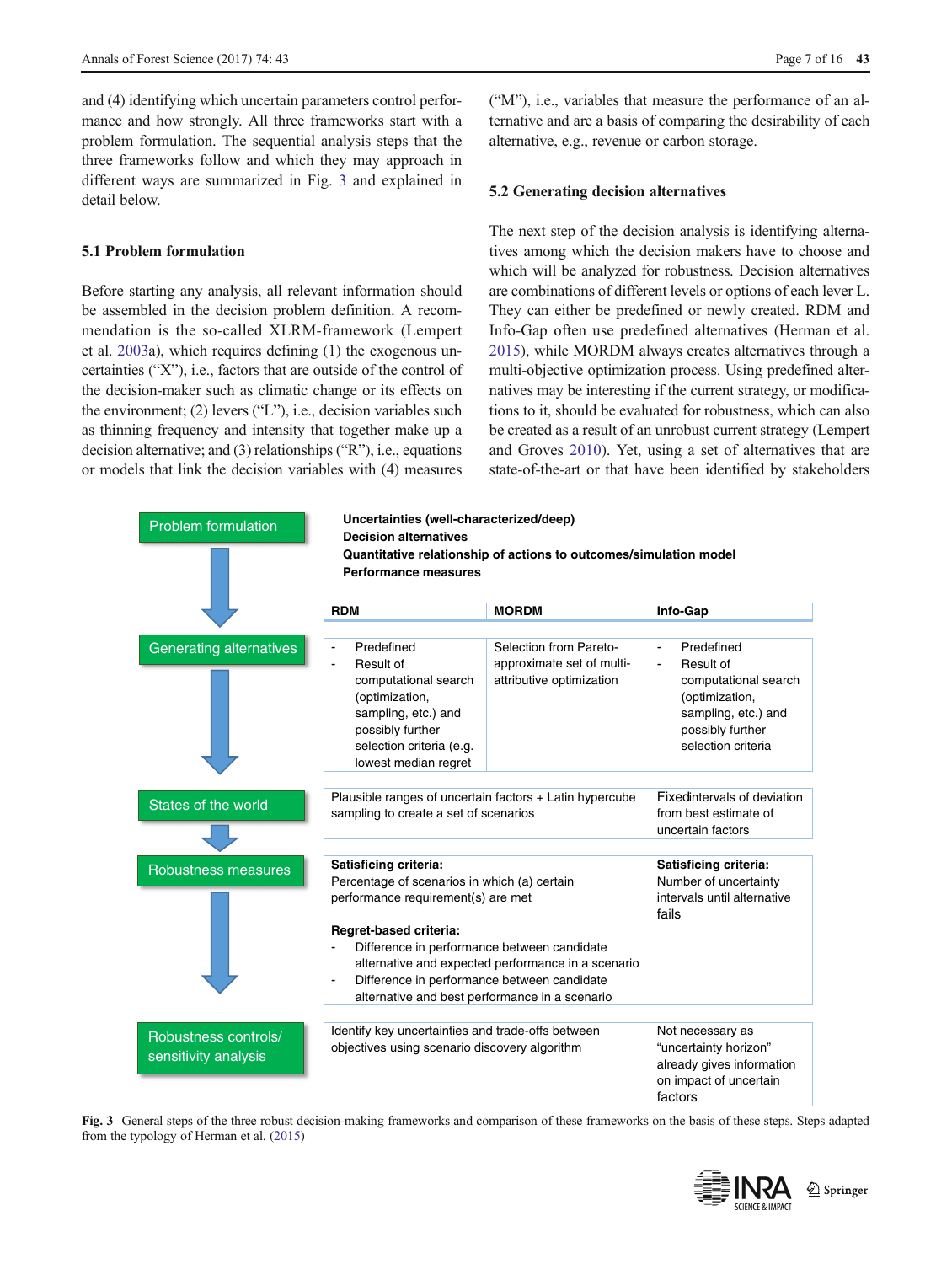<span id="page-7-0"></span>in a previous analysis (Matrosov et al. [2013](#page-14-0)) may fail in finding robust solutions. Instead, taking into account the whole decision space by generating new alternatives via computational search or strategy tables (McDaniels et al. [2012](#page-14-0)) increases the chance of finding robust alternatives that may also be a surprise. Computational search may include Latin Hypercube Sampling, a total enumeration of the decision space (all possible combinations of the decision levers (L)) or (multi-objective) optimization (Herman et al. [2015](#page-14-0)). MORDM performs multi-objective optimization using multi-objective evolutionary algorithms to find a set of solutions that are Pareto-optimal under an expected future scenario (best estimates of the uncertain parameters). Within our reviewed literature, we did not find an application of Info-Gap using multi-objective optimization for generating decision alternatives. Theoretically, such an application would be possible; indirectly, it has already been applied within MORDM by using a robustness metric, which is similar to the Info-Gap approach, on a set of Pareto-optimal alternatives (Hadka et al. [2015](#page-14-0)).

## 5.3 Generating states of the world

In order to evaluate the performance and robustness of one strategy or several alternatives under uncertain future conditions, the frameworks generate plausible future scenarios from the deeply uncertain parameters, often called states of the world (SOWs). It is important to identify and sample as many uncertain parameters as possible in order to later on proof which of them are influential and which can be neglected. The frameworks use two distinct approaches to generating SOWs: While RDM and MORDM perform a "global" sampling of the uncertain factors over their plausible ranges, Info-Gap samples radially outward from an expected SOW until the predefined performance requirements are not met anymore. Figure 4 demonstrates the difference, where  $\alpha$  is the parameter of the deviation step from the expected

Uncertainty 2

Fig. 4 Difference between local and global satisficing metrics. The local satisficing metric measures the uncertainty horizon (number of  $\alpha$ ) outward from the best estimates (bullet point) of the (in this example) two uncertainties until a certain alternative fails performance criteria (blue interval). The global satisficing metric measures the percentage of scenarios (result of global sampling of the plausible uncertainty ranges) in which an alternative satisfies performance criteria (black dots)





SOW, and the total number of samples until performance fails is called the uncertainty horizon. All uncertain parameters are sampled outwards simultaneously. RDM and MORDM usually use Latin Hypercube Sampling to create a predefined number of SOWs, generally 1000–10,000.

## 5.4 Measuring robustness

Having defined the decision alternatives and depicted uncertainty as described above, the robustness of the alternatives to the uncertainties can now be measured. The analyzed frameworks offer four different robustness metrics which mirror the four concepts of robustness: global and local satisficing as well as two regret measures. These metrics have been described in Sect. [4](#page-4-0) and in Table [1](#page-3-0). The difference between global and local satisficing is in addition illustrated in Fig. 4.

Info-Gap exclusively uses the local satisficing metric. In RDM, the decision makers can decide between using the global satisficing metric and either of the two regret metrics, depending which robustness concept they prefer for a certain context. Lempert and Groves [\(2010\)](#page-14-0), for example, only apply the global satisficing metric, Hall et al. ([2012\)](#page-14-0) exclusively regret to the expected performance. The open-source tool OpenMORDM, which provides all analytical steps and visualizations of MORDM, allows the application of all four robustness metrics, also including Info-Gap's local satisficing metric. Hadka et al. [\(2015\)](#page-14-0) demonstrate that comparing all four metrics provides more insights and a more informed way of robust decision making.

## 5.5 Robustness controls

As a final step, RDM and MORDM identify ranges of the uncertain values (i.e., scenarios) in which the candidate alternative(s) do not meet performance criteria, defined by the decision makers. The uncertain parameters most responsible for failure,

Uncertainty 1

Local satisficing metric

Global satisficing metric



Uncertainty 1 (plausible range)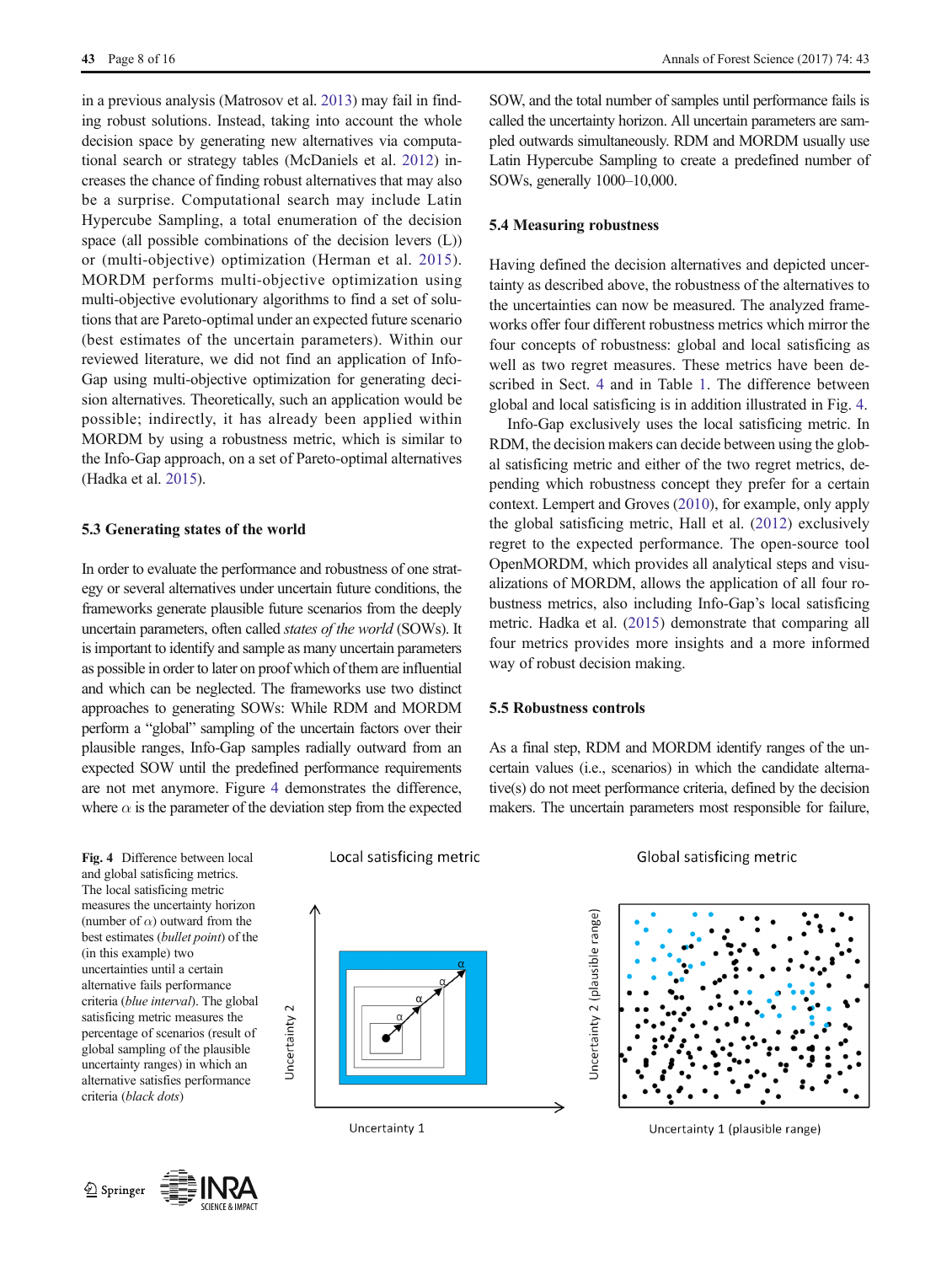and thus those that most control robustness, are identified. This process helps to create new alternatives that are more robust than those initially considered (Matrosov et al. [2013](#page-14-0)). Usually, the Patient Rule Induction Method (PRIM) algorithm (e.g., in Lempert and Groves [2010](#page-14-0)) is applied in RDM to identify vulnerable parameter ranges, i.e., that do not fulfill a predefined performance requirement, but Lempert et al. ([2008](#page-14-0)) have also compared its performance to Classification and Regression Trees (CART), another sensitivity analysis, and found neither approach superior. PRIM visualizes these vulnerable ranges for each parameter, i.e., where an above average number of SOWs are vulnerable. CART, on the other hand, divides the uncertainty space into less and more frequent vulnerabilities but is visually less interpretable than PRIM. While the developers of MORDM (Kasprzyk et al. [2013\)](#page-14-0) only use PRIM, OpenMORDM also offers the option to use CART as they find it complementary. In addition, they include sensitivity analyses that do not identify vulnerable ranges like PRIM and CART, but rank the uncertain factors by their influence on performance metrics (Hadka et al. [2015\)](#page-14-0). These include among others ANOVA and Sobol sensitivity indices. Info-Gap does not apply a sensitivity analysis to the uncertain parameters, because the uncertainty horizon already indicates the magnitude of impact each uncertain parameter has on the failure of an alternative.

#### 5.6 A simple application to forest management

Depending on the degree of climate change  $x_i$ , i.e., the climate change scenario, different tree species have a higher LEV and are thus preferred (Online Resource, Fig. 4). The example shown (see Table 2) illustrates that the different robustness metrics do not necessarily lead to the same robust species decisions. M1 represents RDM's satisficing-based approach for which only with a performance requirement of LEV  $\geq 4.7$ can a robust alternative be found  $(S_{indifferent})$ . M2 represents Info-Gap's local robustness metric and M3 and M4 RDM's regret metrics with regard to the worst-case and the best alternative, respectively. Robustness does not only depend on the robustness metric, but it can also depend on the choice of performance requirement (metric M1 and M2), expected climate scenario (M2 and M3), plausible range of the climate parameter (M1, M3 and M4), and the set of alternatives (M4). In this example, a slight change in the performance requirement turns S<sub>indifferent</sub> from the most robust to the least robust choice for the two satisficing metrics M1 or M2 (see Table 2). It is also clear that the optimal species under the expected climate scenario rarely coincide with any robustness recommendation. Overall, it has to be taken into account that this is a very simplistic forest management decision example that does

| <b>Table 2</b> Comparison of the performance (LEV in 100 $\epsilon$ /ha) of the four tree species under the four robustness measures M1-M4 and expected      |  |
|--------------------------------------------------------------------------------------------------------------------------------------------------------------|--|
| performance under different assumptions regarding the performance requirement (minimum LEV) and an expected climate change of $\hat{x} = 2.5$ ( $\hat{x}$ is |  |
| predefined, x is a factor without units)                                                                                                                     |  |

|                      |              |                |                       |                | Performance |
|----------------------|--------------|----------------|-----------------------|----------------|-------------|
|                      | M1           | M <sub>2</sub> | M <sup>3</sup>        | M <sub>4</sub> | under x     |
| performance require- | % scenarios  | $\hat{\alpha}$ | worst case %          | worst-case %   | LEV (100    |
| ment LEV≥4.7         | that meet    |                | deviation             | deviation      | €/ha)       |
| $\hat{x} = 2.5$      | performance  |                | from esti-            | from best      |             |
|                      | requirements |                | mated per-            | performance    |             |
|                      |              |                | formance              |                |             |
| $S_{\text{Winner1}}$ | 80%          |                | $\overline{2}$<br>41% | 47%            | 5.90        |
| $S_{\text{Loser1}}$  | 50%          |                | 40%                   | 66%            | 5.00        |
| $S_{Loser2}$         | 60%          |                | 15%                   | 56%            | 4.85        |
| Sindifferent         | 100%         |                | 0%<br>$\infty$        | 47%            | 4.70        |
| performance          |              |                |                       |                |             |
| requirement LEV≥4.9  |              |                |                       |                |             |
| $\hat{x} = 2.5$      |              |                |                       |                |             |
| $S_{\text{Winner1}}$ | 70%          |                | 41%<br>1              | 47%            | 5.90        |
| $S_{\text{Loser1}}$  | 50%          |                | 40%                   | 66%            | 5.00        |
| $S_{\text{Loser2}}$  | 60%          |                | 15%                   | 56%            | 4.85        |
| Sindifferent         | 0%           |                | 0%                    | 47%            | 4.70        |

M1 measures the percentage of climate scenarios (out of 10 scenarios) that meet the performance requirement, while M2 measures the maximum departure from the expected climate change (= uncertainty horizon  $\hat{\alpha}$ , which is the number of 0.5 steps from  $\hat{x}$ ) that is allowed before a species fails the performance requirement. M3 calculates the percentage deviation of the performance in the worst-performing climate scenario from performance under  $\hat{x}$ and M4 the maximum percentage deviation of performance of the best performing species compared to the examined species throughout the climate scenarios. The most robust species are written in bold, the least robust in italic and gray. Formulas for performance are given in Sect. [2](#page-1-0); parameter values are in Online Resources, Table 2

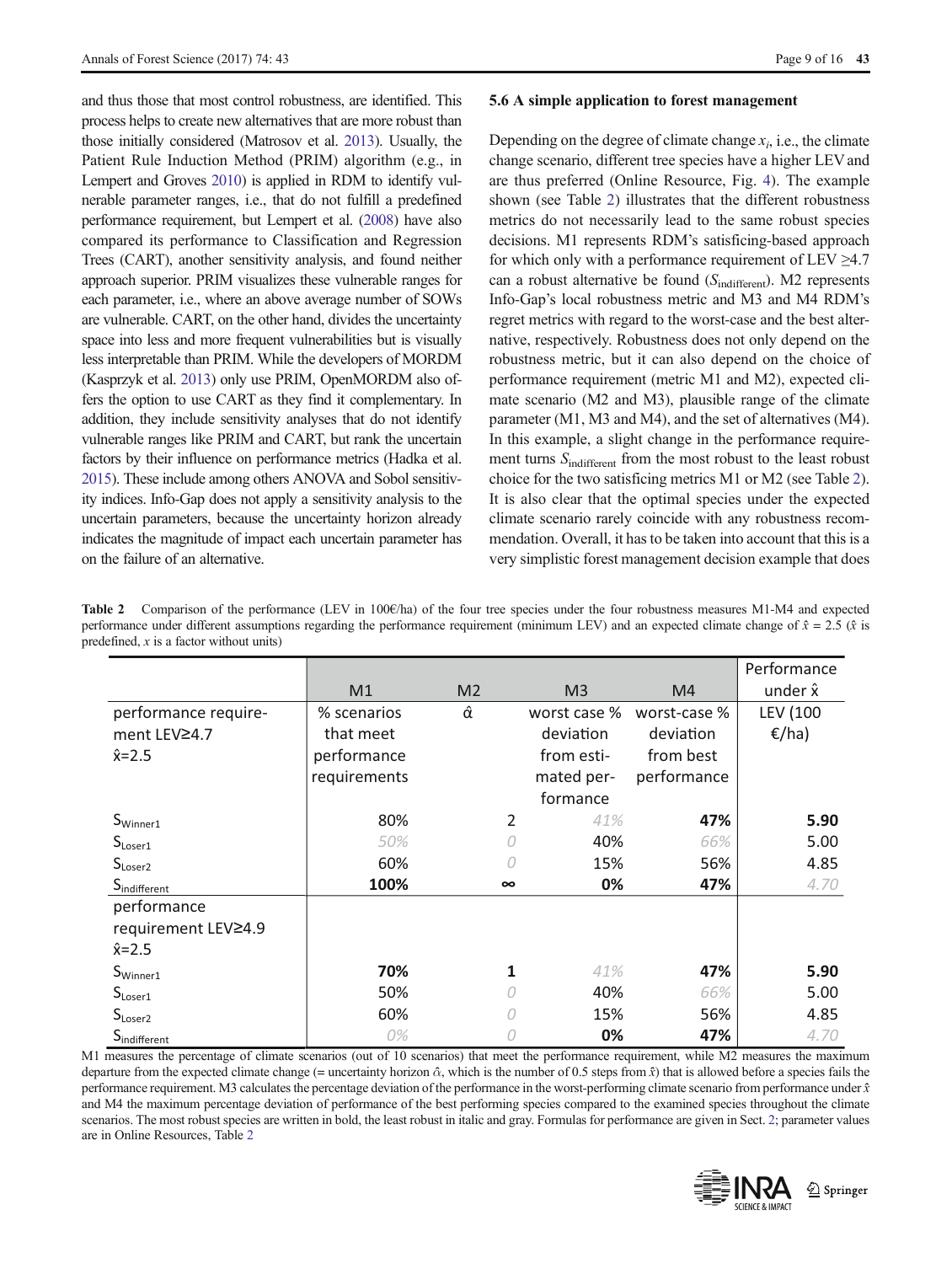<span id="page-9-0"></span>not consider different stakeholder preferences, further objectives, and other uncertain parameters besides climate change that might have an impact on wood production. Also, the option of regenerating a mix of species, as Crowe and Parker [\(2008\)](#page-13-0) or Knoke et al. [\(2008](#page-14-0)), who use a portfolio approach, is not considered.

## 6 Results

This section first gives a quantitative overview over the approaches used in NRM for making a robust decision. Next, a selection of case studies is compared that apply one of the above outlined robust decision-making frameworks under deep climate change uncertainty. From these, conclusions are drawn for the application of these frameworks to forest management under climate change uncertainty.

#### 6.1 Quantitative overview

Scenario analysis was the most applied method to find so-called robust solutions under deep uncertainty (Online Resource, Fig. 1). Scenario analysis is not a robust approach by itself. It uses a small number of prespecified scenarios, which often represent a low, high, and no change scenario, instead of creating scenarios over the uncertain parameter ranges like (MO)RDM and Info-Gap. Some papers simply analyzed the variance in performance of an alternative solution between some predefined scenarios (e.g., Robinson et al. [2016](#page-14-0)) or applied metrics such as minimax (regret) (e.g., Perry [2013](#page-14-0) and Prato [2015](#page-14-0)) or minimum performance requirement, e.g., Ogden and Innes [\(2007\)](#page-14-0), which resemble the robustness metrics discussed above. Despite the simplicity of scenario analysis compared to RDM, MORDM, and Info-Gap, the limited amount of scenarios cannot adequately cover all interactions between a number of different parameters (Kasprzyk et al. [2013\)](#page-14-0). More case studies explicitly applied at least one of the robust decision-making frameworks RDM, MORDM, and Info-Gap or RO (also in combination with Modern Portfolio Theory). Resilience thinking was also often mentioned as a robust approach to decision making. Yet, it is rather a concept than a framework and has a number of different definitions (Seidl [2014\)](#page-14-0). Out of the robust decision-making frameworks, Info-Gap was applied by far the most within the selection of case studies (Online Resource, Fig. 1), followed by RDM and RO. MORDM and RO, combined with Modern Portfolio Theory, have been barely applied. Yet, a look at the distribution over the years (Online Resource, Fig. 1) shows that Info-Gap has not been applied to NRM so much in recent years, but RDM and even more recently MORDM have experienced an increase.

Most case studies as well as most robust decision-making frameworks dealt with decision problems in water management (see Online Resource, Fig. 2). Forest management was



also strongly represented, because we explicitly searched for robust applications in this area alongside natural resource management in general. Yet, applications of robust decisionmaking frameworks were limited to Info-Gap and a simplified RDM which was applied specifically for decisions on climate change adaptation measures (McDaniels et al. [2012](#page-14-0)).

Only slightly more than half of the forest management case studies considered climate change uncertainty. Out of these most looked exclusively at climate change as an uncertainty while fewer also took into account other uncertainties (Online Resource, Fig. 3).

#### 6.2 Framework applications to climate change uncertainty

This section presents case studies in forest management that analyzed the robustness of decisions under climate change uncertainty (overview in Table [3\)](#page-10-0) in order to identify aspects that should be considered for a potential application of (MO)RDM. Also, lessons that can be learned from the application of (MO)RDM to other contexts in NRM under climate change uncertainty are drawn from a selected number of case studies (listed in Online Resource, Table 3). Even though RDM and MORDM as outlined above have not been applied to forest management decisions yet, some studies have applied what could be called a simplified RDM (McDaniels et al. [2012;](#page-14-0) Ogden and Innes [2007](#page-14-0)) or a similar approach (Seidl and Lexer [2013](#page-14-0); Seidl et al. [2011](#page-14-0)) to adaptive forest management under climate uncertainty. McCarthy and Lindenmayer [\(2007\)](#page-14-0) applied Info-Gap to species selection and Crowe and Parker [\(2008\)](#page-13-0) used Modern Portfolio Theory to find robust species portfolios. The two simplified RDM mainly set themselves apart from a full RDM approach by (1) using expert judgment instead of simulation models to predict outcomes for each alternative; (2) considering a low, high, and no change scenario of the uncertain climate change parameters instead of a total enumeration of plausible parameter ranges; and (3) not identifying key uncertainties unlike the scenario discovery in (MO)RDM. This makes them less computationally complex and also does not require an extensive amount of data and simulation models which makes them more practicable but possibly less reliable. Nevertheless, using predefined scenarios does not allow identification of threshold values for the deeply uncertain parameters that lead to performance failure of an alternative (Herman et al. [2015\)](#page-14-0). Also, the degree of robustness cannot be determined as precisely as in RDM.

#### 6.2.1 Decision problems

Out of the considered forest management studies, most aimed at finding an entire climate adaptive strategy composed of different decision levers (species composition, harvest, silvicultural measures) which were always discrete variables (prespecified levels or binary (yes/no)). McCarthy and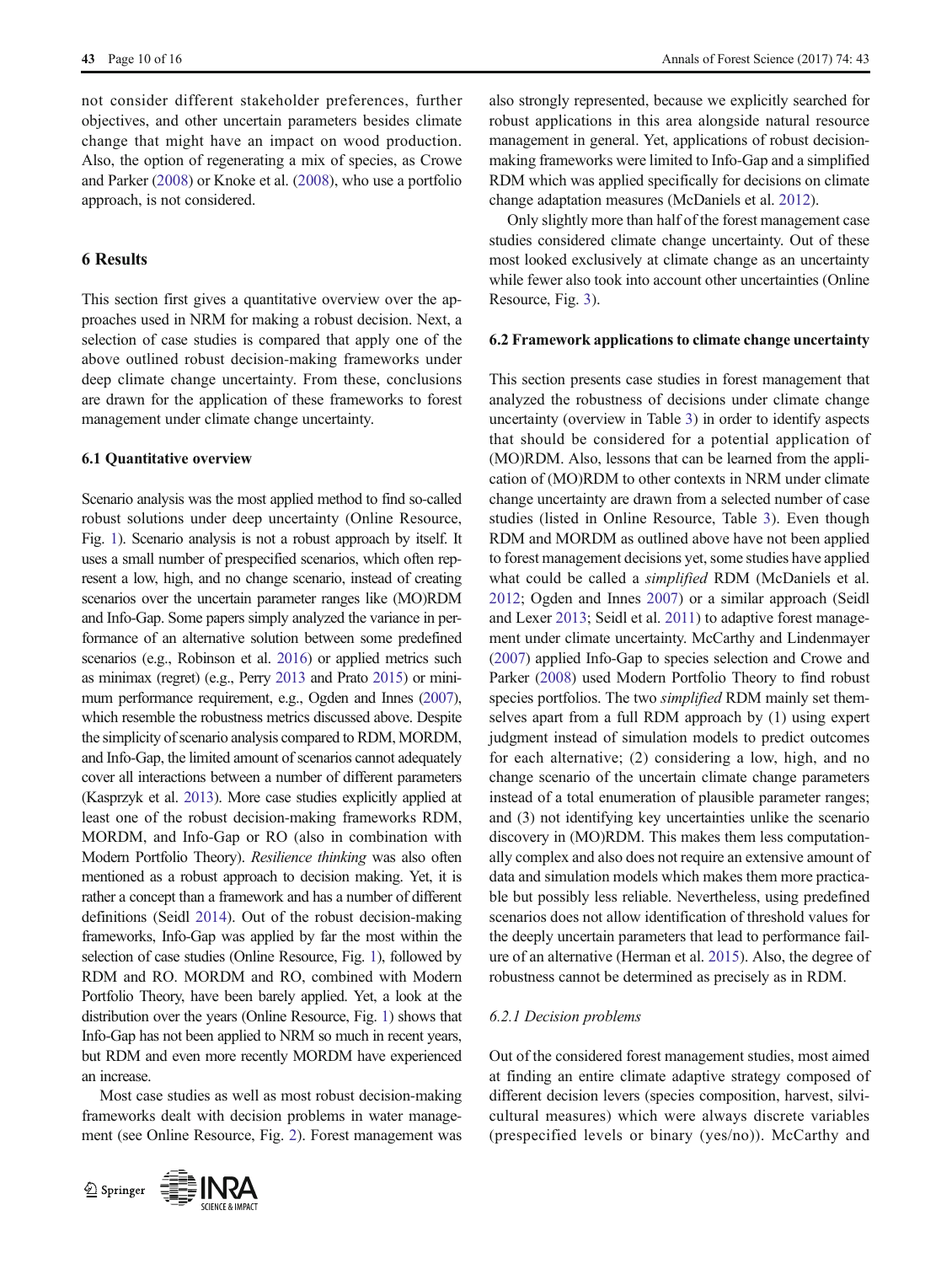<span id="page-10-0"></span>

|                                           | McDaniels et al. (2012)                                                                             | Ogden and Innes (2007)                                                                                                               | Seidl and Lexer (2013) Seidl et al. (2011)                                                                                            |                                                                                   | McCarthy and Lindenmayer<br>(2007)                                                                 | Crowe and Parker<br>(2008)                                        |
|-------------------------------------------|-----------------------------------------------------------------------------------------------------|--------------------------------------------------------------------------------------------------------------------------------------|---------------------------------------------------------------------------------------------------------------------------------------|-----------------------------------------------------------------------------------|----------------------------------------------------------------------------------------------------|-------------------------------------------------------------------|
| context<br>Decision                       | Climate adaptive strategy                                                                           | Climate adaptive strategy                                                                                                            | Climate adaptive<br>strategy                                                                                                          | Climate adaptive strategy                                                         | Species choice                                                                                     | Seed source choice<br>for regeneration                            |
| Uncertainties<br>considered               | Climate change                                                                                      | Climate change                                                                                                                       | Climate change; social Climate change<br>demands                                                                                      |                                                                                   | wildfire; impact of species<br>Climate change impact on<br>choice on water yield;<br>discount rate | Climate change                                                    |
| Uncertainty<br>metrics<br>$\mathbf{x}$    | Temperature; precipitation                                                                          | Temperature; precipitation                                                                                                           | precipitation;<br>preferences<br>Temperature;                                                                                         | precipitation<br>Temperature;                                                     | Fire intervals; increase in water Temperature;<br>yield                                            | precipitation                                                     |
| Performance<br>metrics<br>$``\mathbf{M}"$ | ecosystem resilience<br>community fire risk;<br>non-timber values;<br>Net economic value;           | forest health; soil and water conservation;<br>carbon storage; socio-economic benefits<br>Biological diversity; productive capacity; | Sensitivity metrics: productivity; timber stock;<br>capacity metrics: fundamental niche;<br>silvicultural flexibility; cost intensity | carbon stock; biodiversity; disturbancesAdaptive                                  | Net present value of plantation<br>establishment (including<br>effects on water yield)             | variation between<br>Adaptive growth<br>2 geographic<br>locations |
| Performance<br>ment " $R$ "<br>measure-   | Expert judgment (Likert<br>scales)                                                                  | Expert judgment (Likert scales)                                                                                                      | Forest ecosystem<br>model                                                                                                             | Forest ecosystem model                                                            | Stochastic timber yield<br>simulation model                                                        | impact model<br>Species range                                     |
| generation<br>Alternative                 | Strategy table (4 alternatives<br>selected)                                                         | Predefined (84)                                                                                                                      | strategy; adaptation<br>Predefined: current<br>strategy                                                                               | (predefined); deduced<br>adaptation strategies<br>Current strategy<br>(workshops) | Predefined (2 choices)                                                                             | portfolio theory<br>Markowitz's                                   |
| levers " $L$ "<br>Decision                | silvicultural measures; fire<br>Harvest measures; species<br>composition; other<br>management       | Different individual adaptation measures                                                                                             | Species composition;<br>other silvicultural<br>rotation period;<br>measures                                                           | silvicultural measures<br>rotation period; other<br>Species composition;          | Regeneration with an exotic<br>versus a native species                                             | Seed sources                                                      |
| the world<br>states of<br>Sampling        | 3 scenarios: low/high/no<br>change                                                                  | 3 scenarios: low/high/no change                                                                                                      | A1B/A2/B1 of the<br>IPCC SRES<br>3 scenarios:                                                                                         | 3 scenarios: A1B/A2/B1<br>of the IPCC SRES                                        | interval-based uncertainty<br>Best estimate with<br>bounds                                         | 5 predefined<br>scenarios                                         |
| Robustness<br>measure                     | metrics) of an alternative<br>Variability in performance<br>(overall and of single<br>across states | requirement fulfilled for each scenario<br>Satisficing: minimum performance                                                          | performance of an<br>alternative across<br>Variability in<br>scenarios                                                                | performance of current<br>strategy across<br>Variability in<br>scenarios          | Satisficing: interval-bounded<br>uncertainty horizon<br>$(Into-Gap)$                               | Expected variance<br>and covariance<br>over scenarios             |
|                                           |                                                                                                     |                                                                                                                                      |                                                                                                                                       |                                                                                   |                                                                                                    |                                                                   |

Table 3 Comparison of forest management case studies looking for robust solutions under climate change uncertainty Table 3 Comparison of forest management case studies looking for robust solutions under climate change uncertainty

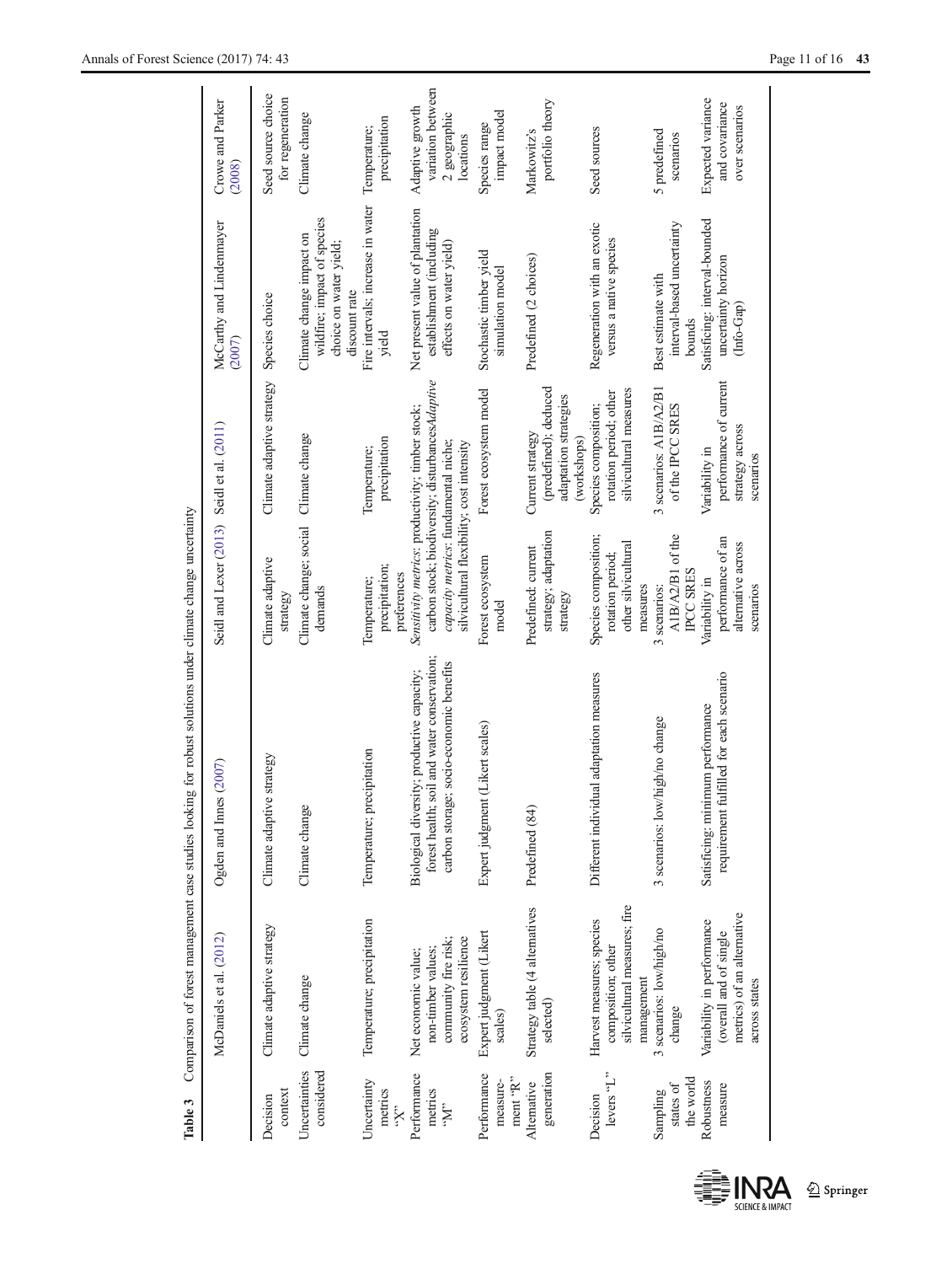Lindenmayer [\(2007\)](#page-14-0) and Crowe and Parker ([2008](#page-13-0)), on the other hand, exclusively looked at species choice, the first study as a binary choice between an exotic and a native species and the second as a portfolio of different seed sources. Decision alternatives were either prespecified or newly generated. Similar to Lempert and Groves [\(2010\)](#page-14-0) who applied RDM in water management, Seidl and Lexer [\(2013\)](#page-14-0) first analyzed the current strategy for vulnerabilities in order to then deduct adaptive measures to specifically reduce them. Lempert and Groves ([2010](#page-14-0)) additionally allowed for a change in alternatives after the occurrence of a specific signpost. Yet, unlike Lempert and Groves [\(2010](#page-14-0)) and the usual RDM process, the adaptive strategies were not tested for robustness. McDaniels et al. [\(2012](#page-14-0)), on the other hand, created a set of forest management strategies with a strategy table combining different levels of different silvicultural measures. While a strategy table may be interesting when the decision levers each only have a small amount of discrete levels(e.g., the harvest volume has only three levels) and the number of all possible combinations is small, using multi-objective optimization makes sense especially when continuous levers are used (e.g., a range of possible harvest volumes). Hadka and Reed ([2015](#page-13-0)), for example, have 100 decision levers: the allowable pollution into a lake for every one of the next 100 years, which could be within a certain range and may differ every year. In forest management, this could correspond to deciding on, for example, basal area after thinning every 5 years over the entire rotation period. Similar to Crowe and Parker ([2008\)](#page-13-0) who use Modern Portfolio Theory to create portfolios of seed sources that can adapt to climate change by minimizing expected variance and covariance over different climate scenario, species portfolios could also be created using multi-objective optimization and then tested for robustness. This was done by Kasprzyk et al. [\(2012\)](#page-14-0) who applied MORDM to water management portfolios. For each lever within their portfolio, they indicated a plausible range of values that the lever could have. Correspondingly, species portfolios could contain a set of tree species, the range indicating the proportion of each tree species.

#### 6.2.2 Uncertainties

Most of the forest management studies exclusively considered climate change uncertainty, which was represented by the two metrics temperature and precipitation, with the exception of McInerney et al. [\(2012\)](#page-14-0) who used the mean interval between wildfires as a metric for climate change uncertainty. The uncertain effect, instead of climate change itself, has been considered in robust decision frameworks for example through perturbation of natural hydrology (Matrosov et al. [2015](#page-14-0)) or water inflow multipliers (Herman et al. [2015\)](#page-14-0). Yet, the results of Seidl and Lexer [\(2013\)](#page-14-0), who also looked at the effects of

 $\mathcal{Q}$  Springer  $\Xi$ 



social uncertainty (relative importance of sustainable forest management objectives), illustrate the importance of considering other uncertainties that might have an effect on the performance of a strategy. Herman et al. [\(2015\)](#page-14-0) even found that a socio-economic parameter controlled robustness more than climate change in a water management problem. Socioeconomic parameters like demand, prices, and capacity (e.g., Kasprzyk et al. [2013;](#page-14-0) Herman et al. [2015\)](#page-14-0) might also be important to consider in forest management. Climate change uncertainty was, with exception of Info-Gap, considered through three to five predefined scenarios. Yet, creating scenarios through combining values within the uncertain ranges of each factor has the advantage of a more thorough vulnerability assessment and robustness measure as outlined above.

#### 6.2.3 Measuring robustness

Measuring the robustness of an alternative first requires measuring its performance under the uncertain scenarios, i.e., how well it fulfills the objectives. Since forest management serves multiple purposes, taking into account different economic, ecological, and social performance metrics should at least be evaluated. The case studies that considered a multi-faceted climate adaptation strategy took into account ecological and socio-economic factors (see Table [3\)](#page-10-0). Seidl and Lexer [\(2013\)](#page-14-0) and Seidl et al. [\(2011](#page-14-0)) subdivided these metrics into those that measure sensitivity to climate change or adaptive capacity. The species choice case studies only had a single performance metric: the net present value of timber yield (McCarthy and Lindenmayer [2007\)](#page-14-0) or the adaptive growth variation between two seed sources (Crowe and Parker [2008\)](#page-13-0). The performance was either measured through ecosystem models or expert judgment (McDaniels et al. [2012;](#page-14-0) Ogden and Innes [2007\)](#page-14-0). The simulation models need to capture the performance metrics, yet social factors especially may be hard to depict in a model. In which situations expert judgments may be more beneficial than simulation models, especially regarding computational ease and integration of social factors, needs to be explored.

Seidl and Lexer [\(2013](#page-14-0)) and Seidl et al. [\(2011\)](#page-14-0) measure robustness by the variance in performance between three climate change scenarios. Yet, they measure overall performance by weighing the performance metrics which prohibit looking at the trade-offs among them—an important benefit of (MO)RDM. McDaniels et al. ([2012](#page-14-0)), in turn, also look at the performance for each objective in each scenario. Ogden and Innes [\(2007](#page-14-0)) come the closest to RDM's global satisficing metric, since an alternative has to fulfill minimum performance requirements in every scenario in order to be called robust. Yet, in all cases, robustness is measured over three scenarios instead of the typical 10,000. Even though these three scenarios include the low and high end of plausible climate change, they do not measure robustness and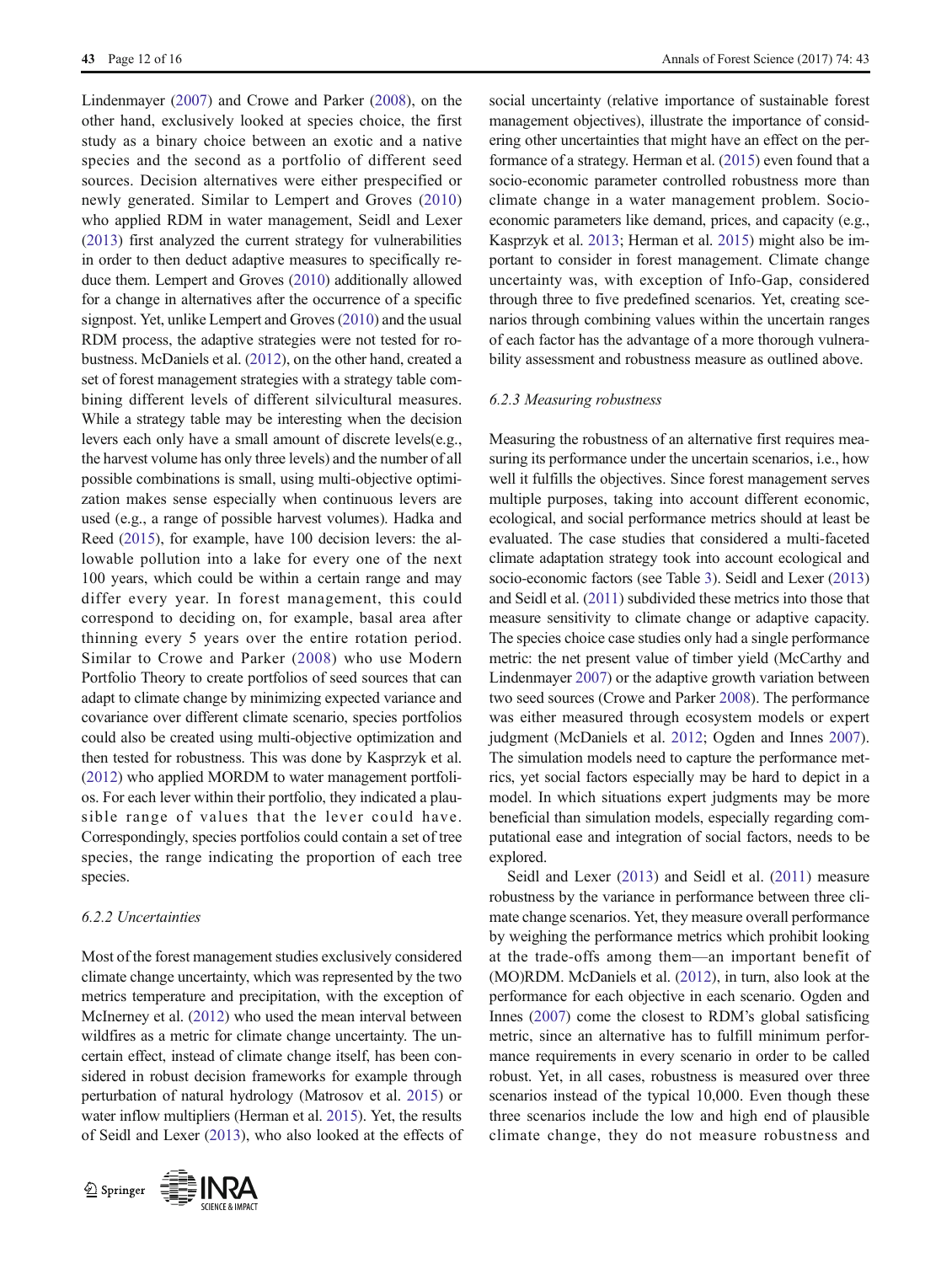vulnerability as precisely as indicated previously. The global satisficing robustness metric was applied in most NRM case studies under climate change uncertainty and is also highly recommended for forest management, since in this way, minimum performance requirements are assured. For example, in forest management, a minimum annual cut in younger forest stands is set to safeguard necessary thinning activities in forest management plans. In particular, in contexts in which failing these requirements may lead to catastrophic situations, e.g., an irreversible lake eutrophication (Lempert and Collins [2007\)](#page-14-0), setting thresholds is crucial.

#### 7 Conclusions and recommendations

Robust decision-making processes appear to be highly recommendable for forest management decision problems under climate change uncertainty as these are mostly characterized by long decision horizons as well as inflexible systems. Climate change uncertainty has been identified by many studies as a deep uncertainty which should not be treated with a single probability density function but with robust approaches as defined in this study.

We first draw general conclusions on the suitability of the reviewed frameworks and robustness metrics for dealing with deep uncertainty before giving recommendations for an application to forest management.

of robustness metrics according to the required knowledge about the probability density function of the uncertain parameter(s) and the risk aversion of the decision maker(s). For definitions of the metrics, refer to Table [1.](#page-3-0) PDF probability density function

The review of RDM, MORDM, and Info-Gap has raised the question as to which approaches truly deal with deep uncertainty in an appropriate way and how robustness is captured. In particular, the use of best estimates of the uncertain parameter values seems to be in contradiction to the concept of robustness. Best estimates are used in robust decision-making frameworks in three ways. In MORDM, they are used to find a set of Pareto-approximate solutions. They are also used to measure the regret to the best estimate scenario, and Info-Gap measures robustness outward of a best estimate. Applying best estimates to find a set of candidate alternatives does not directly infringe the concept of robustness, as its purpose is to narrow down the entire decision space to a high-performance and manageable set of alternatives. In case none of the optimal solutions are robust, non-optimal solutions can still be considered for robustness analysis. The application of best estimates for the robustness metrics is more questionable since it directly influences the robustness judgment. Its application under deep uncertainty, especially in Info-Gap, has therefore been criticized in the literature (Singh et al. [2015;](#page-14-0) Sniedovich [2012;](#page-14-0) Matrosov et al. [2013;](#page-14-0) Maier et al. [2016\)](#page-14-0). Thus, using a robustness metric that does not require making best estimates within (MO)RDM may be most suitable under deep uncertainty, as pointed out below.

Based on the insights of this review, Fig. 5 summarizes recommendations for the use of robustness metrics depending on availability of knowledge about probability density functions of uncertain parameters and the risk aversion of decision



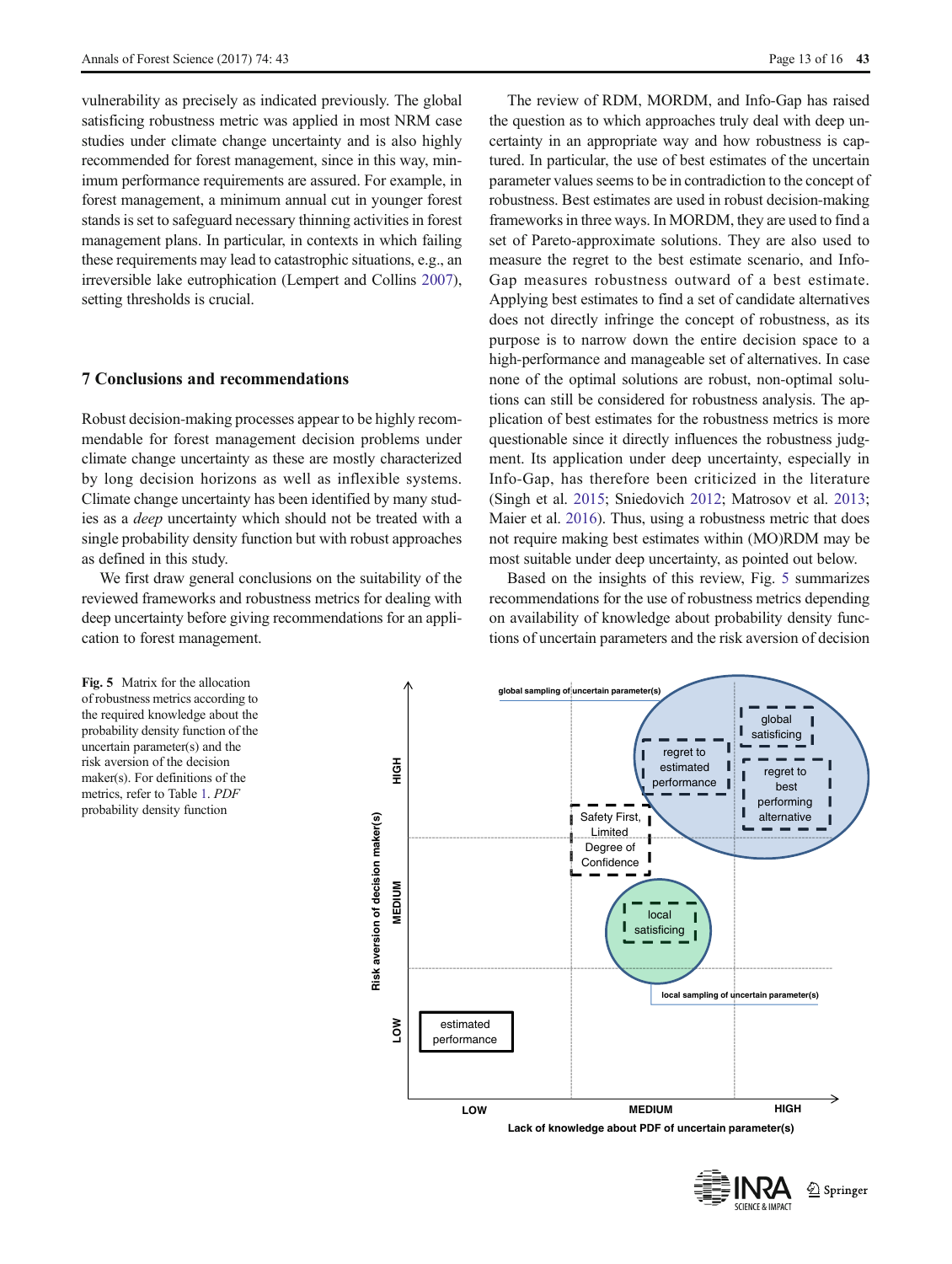<span id="page-13-0"></span>makers. In situations of little knowledge, i.e. deep uncertainty, only the satisficing and alternative-based regret (MO)RDM are recommendable. A high risk aversion is here equated with basing the decision on the performance in the worst-case scenario or maximizing the number of scenarios in which performance is sufficient. All metrics that are partly based on best estimates suggest that decision makers are less risk-averse than when entirely basing the decision on the worst-case scenario. Info-Gap is only recommendable for decision makers for which lack of knowledge and risk-aversion are both medium, e.g., for timber price uncertainty in forest management.

Decision problems in forest management under climate change uncertainty which could benefit from using (MO)RDM are not only (i) multi-faceted adaptive strategies that comprise a portfolio of measures such as species composition, harvest intensity and rotation length, and fire and pest management but also (ii) only single adaptive measures. RDM is especially suitable if predefined strategies or measures are evaluated. For example, the current management strategy could be evaluated for vulnerabilities. This strategy can then be adjusted to specifically target at reducing these vulnerabilities and thereby increasing robustness. Also, if the decision variables are discrete (e.g., harvest volume: increase, decrease, or no change), alternatives should rather be created through a total enumeration of the decision space rather than using multi-objective optimization. MORDM, on the other hand, is especially suitable if the decision levers are continuous, e.g., harvest volume could take any value within a certain range so that a high-performance selection of alternatives can be generated using the ranges of each decision lever. This does not have to be a strategy composed of different measures but could also be a measure that has to be taken at certain intervals over time, e.g., how much volume is thinned every 10 years over a whole rotation period.

Climate change uncertainties that are relevant to forestry are as follows: the change in annual means and yearly distribution of light, temperature, precipitation, and  $CO_2$ -content in the atmosphere. This is also an uncertainty in the effects of climate change, e.g.,  $CO<sub>2</sub>$ -content on growth (Jacobsen and Thorsen [2003\)](#page-14-0) or the impact on wildfire and pest occurrence. As forest management decisions are also subject to other uncertainties such as timber prices and demand, as well as political decisions, it is crucial to also consider those uncertainties that might have an impact on the performance of a decision and analyze their individual impact on the performance failure of alternatives. Assumptions may be wrong and the impact of some uncertainties under- or overestimated. Next to the uncertainties, the choice of performance and robustness metrics may impact the verdict on how robust an alternative is. Due to the multi-objective nature of forest management, performance should not be measured by only a single metric, but ideally consider both ecological and socio-economical metrics. Examples are given in Table [3](#page-10-0). Forest management often

sets minimum performance requirements in order to stay sustainable, such as a minimum timber yields or basal area after thinning. In this case, and building on the discussion above on robustness metric choice, a global satisficing robustness metric is an adequate choice as at least a minimum performance is guaranteed over the defined uncertainty space. The current study suggests a potential application of MORDM and RDM to the field of forest management under climate change uncertainty and provides general recommendations for its design. Hence, it offers a basis to further explore an application of these two frameworks in order to test the benefits compared to more traditional decision support methods such as optimization approaches or less computational methods based on expert judgment. Specifically, the characteristics of forest management decision problems have to be further explored, and MORDM or RDM has to be adapted accordingly.

#### Compliance with ethical standards

Funding source No funding.

# References

- Beh EH, Maier HR, Dandy GC (2015) Scenario driven optimal sequencing under deep uncertainty. Environ Model Softw 68:181–195
- Ben-Haim Y (1985) The assay of spatially random material. Reidel, Dordrecht
- Ben-Haim Y (2006) Info-gap decision theory. Decisions under severe uncertainty, 2nd edn. Academic Press/Elsevier, Oxford
- Ben-Tal A, El Ghaoui L, Nemirovski A (2009) Robust optimization. Princeton University Press, Princeton
- Beven K (2016) Facets of uncertainty. Epistemic uncertainty, non-stationarity, likelihood, hypothesis testing, and communication. Hydrol Sci J 61:1652–1665
- Bonan GB (2008) Forests and climate change: forcings, feedbacks, and the climate benefits of forests. Science (New York, NY) 320:1444– 1449
- Colloff MJ, Doherty MD, Lavorel S, Dunlop M, Wise RM, Prober SM (2016) Adaptation services and pathways for the management of temperate montane forests under transformational climate change. Clim Chang:267–282
- Crowe KA, Parker WH (2008) Using portfolio theory to guide reforestation and restoration under climate change scenarios. Clim Chang 89: 355–370
- Daron J (2015) Challenges in using a robust decision making approach to guide climate change adaptation in South Africa. Clim Chang 132: 459–473
- Deb K, Gupta H (2006) Introducing robustness in multi-objective optimization. Evol Comput 14:463–494
- Faustmann M (1849) Calculation of the value which forestland and immature stands possess for forestry. J For Econ 1:7–44
- Gabrel V, Murat C, Thiele A (2014) Recent advances in robust optimization. An overview. Eur J Oper Res 235:471–483
- Hadka D, Reed P (2015) Large-scale parallelization of the Borg multiobjective evolutionary algorithm to enhance the management of complex environmental systems. Environ Model Softw 69:353– 369

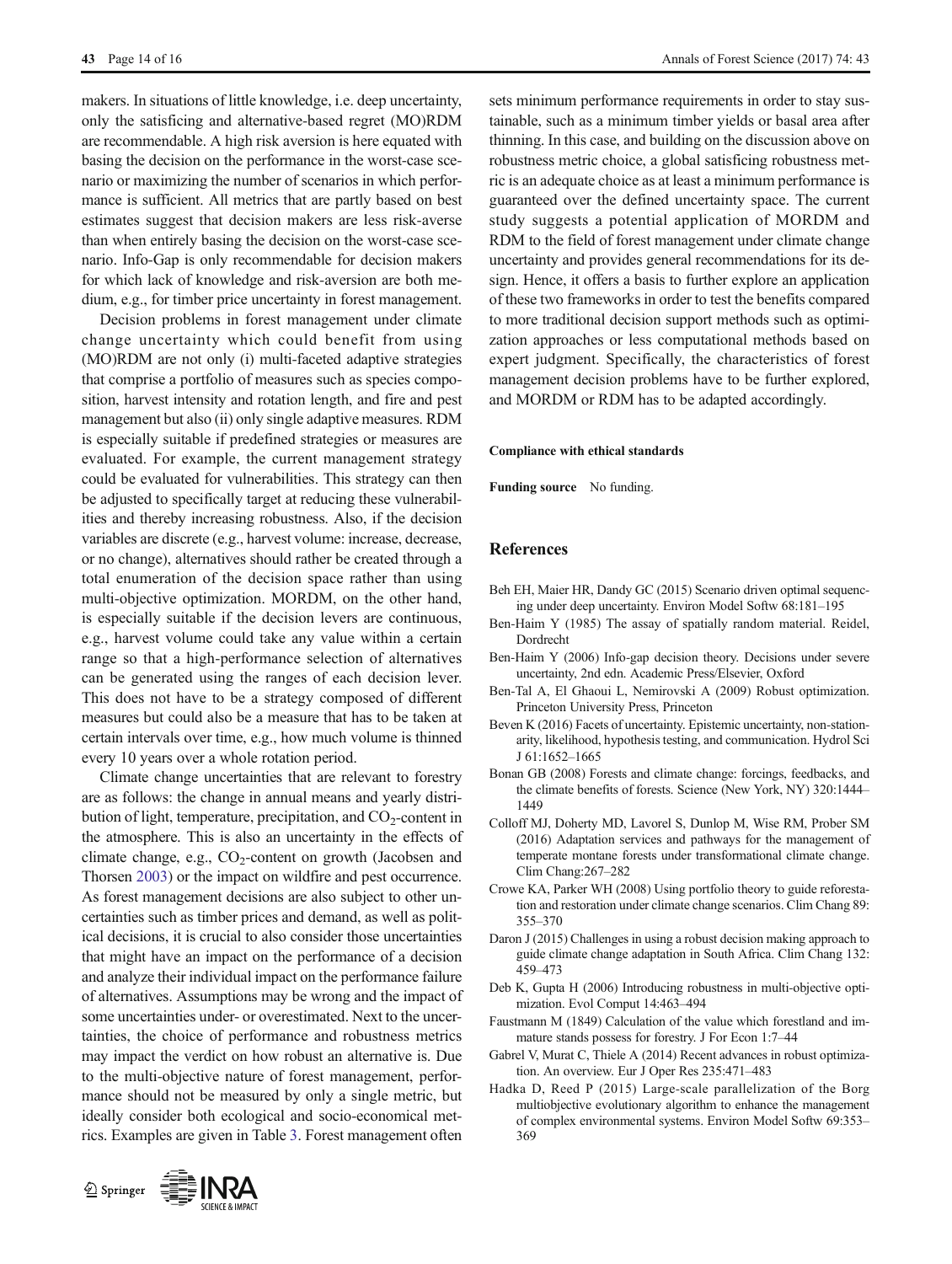- <span id="page-14-0"></span>Hadka D, Herman J, Reed P, Keller K (2015) An open source framework for many-objective robust decision making. Environ Model Softw 74:114–129
- Hall JW, Lempert RJ, Keller K, Hackbarth A, Mijere C, McInerney DJ (2012) Robust climate policies under uncertainty. A comparison of robust decision making and info-gap methods. Risk Anal 32:1657– 1672
- Hallegatte S (2009) Strategies to adapt to an uncertain climate change. Glob Environ Chang 19:240–247
- Herman JD, Zeff HB, Reed PM, Characklis GW (2014) Beyond optimality: Multistakeholder robustness tradeoffs for regional water portfolio planning under deep uncertainty. Water Resour Res 50:7692–7713
- Herman JD, Reed PM, Zeff HB, Characklis GW (2015) How should robustness be defined for water systems planning under change? J Water Resour Plan Manag 141:4015012
- Jacobsen JB, Thorsen BJ (2003) A Danish example of optimal thinning strategies in mixed-species forest under changing growth conditions caused by climate change. For Ecol Manag 180:375–388
- Kasprzyk JR, Reed PM, Characklis GW, Kirsch BR (2012) Manyobjective de novo water supply portfolio planning under deep uncertainty. Environ Model Softw 34:87–104
- Kasprzyk JR, Nataraj S, Reed PM, Lempert RJ (2013) Many objective robust decision making for complex environmental systems undergoing change. Environ Model Softw 42:55–71
- Keenan RJ (2015) Climate change impacts and adaptation in forest management. A review. Ann For Sci 72:145–167
- Knight FH (1921) Risk, uncertainty, and profit. Hart, Schaffner and Marx, New York
- Knoke T, Stimm B, Ammer C, Moog M (2005) Mixed forests reconsidered: A forest economics contribution on an ecological concept. For Ecol Manag 213:102–116
- Knoke T, Hildebrandt P, Klein D, Mujica R, Moog M, Mosandl R (2008) Financial compensation and uncertainty: Using mean-variance rule and stochastic dominance to derive conservation payments for secondary forests. Can J For Res 38:3033–3046
- Knoke T, Paul C, Hildebrandt P, Calvas B, Castro LM, Hartl F, Dollerer M, Hamer U, Windhorst D, Wiersma YF, Curatola Fernandez GF, Obermeier WA, Adams J, Breuer L, Mosandl R, Beck E, Weber M, Stimm B, Haber W, Furst C, Bendix J (2016) Compositional diversity of rehabilitated tropical lands supports multiple ecosystem services and buffers uncertainties. Nat Commun 7:11877
- Lempert RJ, Collins MT (2007) Managing the risk of uncertain threshold responses: Comparison of robust, optimum, and precautionary approaches. Risk Anal 27:1009–1026
- Lempert RJ, Groves DG (2010) Identifying and evaluating robust adaptive policy responses to climate change for water management agencies in the American West. Technol Forecast Soc Chang 77:960–974
- Lempert RJ, Popper SW, Bankes SC (2003) Shaping the next one hundred years: New methods for quantitative, long-term policy analysis and bibliography. RAND, Santa Monica
- Lempert RJ, Bryant BP, Bankes SC (2008) Comparing algorithms for scenario discovery. RAND, Santa Monica
- Lindner M, Fitzgerald JB, Zimmermann NE, Reyer C, Delzon S, van der Maaten E, Schelhaas M-J, Lasch P, Eggers J, van der Maaten-Theunissen M, Suckow F, Psomas A, Poulter B, Hanewinkel M (2014) Climate change and European forests. What do we know, what are the uncertainties, and what are the implications for forest management? J Environ Manag 146:69–83
- Maier HR, Guillaume J, van Delden H, Riddell GA, Haasnoot M, Kwakkel JH (2016) An uncertain future, deep uncertainty, scenarios, robustness and adaptation. How do they fit together? Environ Model Softw 81:154–164
- Matrosov ES, Woods AM, Harou JJ (2013) Robust decision making and Info-gap decision theory for water resource system planning. J Hydrol 494:43–58
- Matrosov ES, Huskova I, Kasprzyk JR, Harou JJ, Lambert C, Reed PM (2015) Many-objective optimization and visual analytics reveal key trade-offs for London's water supply. J Hydrol 531:1040–1053
- McCarthy MA, Lindenmayer DB (2007) Info-gap decision theory for assessing the management of catchments for timber production and urban water supply. Environ Manag 39:553–562
- McDaniels T, Mills T, Gregory R, Ohlson D (2012) Using expert judgments to explore robust alternatives for forest management under climate change. Risk Anal 32:2098–2112
- McInerney D, Lempert R, Keller K (2012) What are robust strategies in the face of uncertain climate threshold responses? Clim Chang 112: 547–568
- Mortazavi-Naeini M, Kuczera G, Kiem AS, Cui L, Henley B, Berghout B, Turner E (2015) Robust optimization to secure urban bulk water supply against extreme drought and uncertain climate change. Environ Model Softw 69:437–451
- Ogden AE, Innes J (2007) Incorporating climate change adaptation considerations into forest management planning in the boreal forest. Int For Rev 9:713–733
- Palma CD, Nelson JD (2009) A robust optimization approach protected harvest scheduling decisions against uncertainty. Can J For Res 39: 342–355
- Pasalodos-Tato M, Mäkinen A, Garcia-Gonzalo J, Borges JG, Lämås T, Eriksson LO (2013) Assessing uncertainty and risk in forest planning and decision support systems. Review of classical methods and introduction of new approaches. For Syst 22:282
- Perry N (2013) The precautionary principle, uncertainty and the Noah's Ark problem. Wildl Res 40:117
- Petr M, Boerboom L, Ray D, van der Veen A (2014) An uncertainty assessment framework for forest planning adaptation to climate change. Forest Policy Econ 41:1–11
- Prato T (2015) Conceptual framework for assessing the sustainability of forest fuel reduction treatments and their adaptation to climate change. Sustainability 7:3571–3591
- Robinson AP, McLarin M, Moss I (2016) A simple way to incorporate uncertainty and risk into forest harvest scheduling. For Ecol Manag 359:11–18
- Savage LJ (1951) The theory of statistical decision. J Am Stat Assoc 46:55
- Schou E, Thorsen BJ, Jacobsen JB (2015) Regeneration decisions in forestry under climate change related uncertainties and risks: Effects of three different aspects of uncertainty. Forest Policy Econ 50:11–19
- Seidl R (2014) The shape of ecosystem management to come: Anticipating risks and fostering resilience. Bioscience 64:1159–1169
- Seidl R, Lexer MJ (2013) Forest management under climatic and social uncertainty: Trade-offs between reducing climate change impacts and fostering adaptive capacity. J Environ Manag 114:461–469
- Seidl R, Rammer W, Lexer MJ (2011) Adaptation options to reduce climate change vulnerability of sustainable forest management in the Austrian Alps. Can J For Res 41:694–706
- Singh R, Reed PM, Keller K (2015) Many-objective robust decision making for managing an ecosystem with a deeply uncertain threshold response. Ecol Soc 20:1–32
- Sniedovich M (2012) Black Swans, New Nostradamuses, Voodoo decision theories, and the science of decision making in the face of severe uncertainty. Intl Trans Op Res 19:253–281
- Starr MK (1963) Product design and decision theory. Prentice-Hall, Englewood Cliffs
- Styczynski A, Wolf J, Tah S, Bose A (2014) When decision-making processes fail: An argument for robust climate adaptation planning in the face of uncertainty. Environ Syst Decis 34:478–491
- Taleb NN (2010) The black swan: The impact of the highly improbable, 2nd edn. Penguin Books, London
- Wald A (1939) Contributions to the theory of statistical estimation and testing hypotheses. Ann Math Stat 10:299–326
- Walker WE, Harremoes P, Rotmans J, van der Sluijs JP, van Asselt M, Janssen P, Krayer von Krauss MP (2003) Defining uncertainty: A